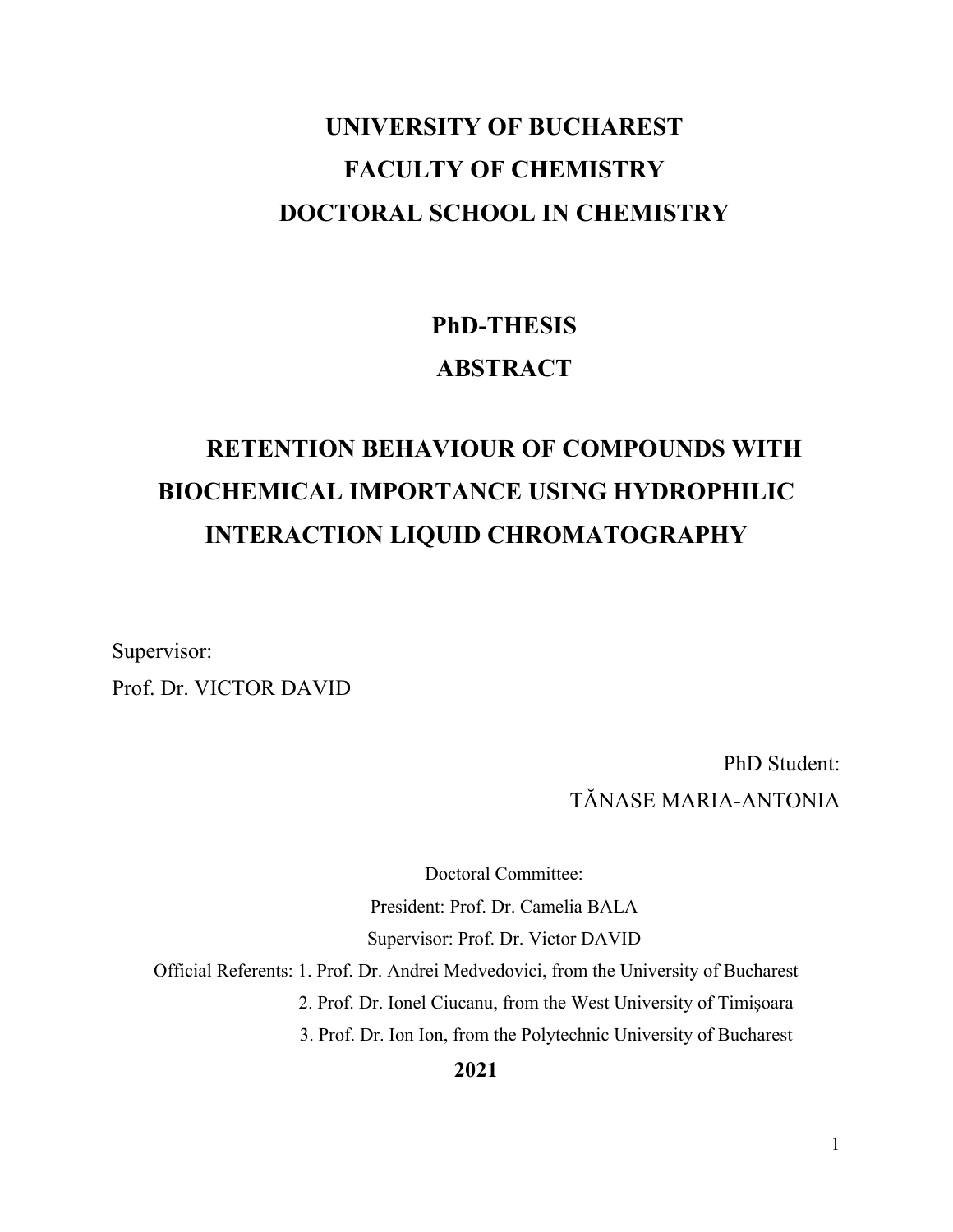# **Table of Contents**

| Introduction                                                                                           | $\overline{4}$    |
|--------------------------------------------------------------------------------------------------------|-------------------|
| <b>INTRODUCTION</b><br><b>RETENTION</b><br><b>MECHANISMS</b><br>1.1.<br><b>TO</b><br><b>USED</b><br>IN | <b>LIQUID</b>     |
| <b>CHROMATOGRAPHY</b>                                                                                  |                   |
| 1.1.1. Classification of methods used in liquid chromatography according to the working                |                   |
| mechanism                                                                                              | 8                 |
| 1.1.2. Modeling retention using liquid-liquid partition equilibrium                                    | 13                |
| 1.1.3. Modeling retention using solid-liquid adsorption equilibrium                                    | 15                |
| 1.1.4. Other types of equilibria involved in liquid chromatography                                     | 17                |
| STATIONARY PHASES USED<br>IN<br>HILIC AND<br>ZIC-HILIC<br>1.2.                                         | <b>SEPARATION</b> |
| <b>MECHANISMS</b>                                                                                      |                   |
| 1.2.1. Non-modified stationary phases                                                                  | 19                |
| 1.2.2. Chemically modified stationary phases                                                           | 19                |
| 1.3. PREVIEW ON HILIC AND ZIC-HILIC RETENTION MECHANISMS                                               |                   |
| 1.3.1. Role of the water layer immobilized to the surface of the stationary phases                     | 30                |
| 1.3.2. Role of the electrostatic interactions                                                          | 34                |
| 1.3.3. Role of the hydrogen bonds                                                                      | 35                |
| 1.3.4. Chromatographic retention mechanisms in HILIC and ZIC-HILIC                                     | 37                |
| 1.4. MODELING RETENTION IN HILIC AND ZIC HILIC                                                         |                   |
| 1.4.1. Influence of the organic solvent in the mobile phase composition                                | 41                |
| 1.4.2. Influence of the ionic strength of the mobile phase                                             | 42                |
| 1.4.3. Influence of the pH of the mobile phase                                                         | 43                |
| 1.4.4. Influence of temperature of the chromatographic column                                          | 43                |
| 1.5. CURRENT APPLICATIONS OF THE HYDROPHILIC INTERACTIONS MECHANISM                                    |                   |
| FOR THE SEPARATION OF POLAR COMPOUNDS                                                                  |                   |
| 2.1. RETENTION BEHAVIOUR OF SOME AMINOACIDS USING SULFOBETAINIC                                        |                   |
| STATIONARY<br>PHASES<br><b>HYDROPHILIC</b><br>IN<br><b>INTERACTION</b>                                 | <b>LIQUID</b>     |
| CHROMATOGRAPHY                                                                                         |                   |
| 2.1.1. Compound Characterization                                                                       | 49                |
| 2.1.2. Experimental Design                                                                             | 50                |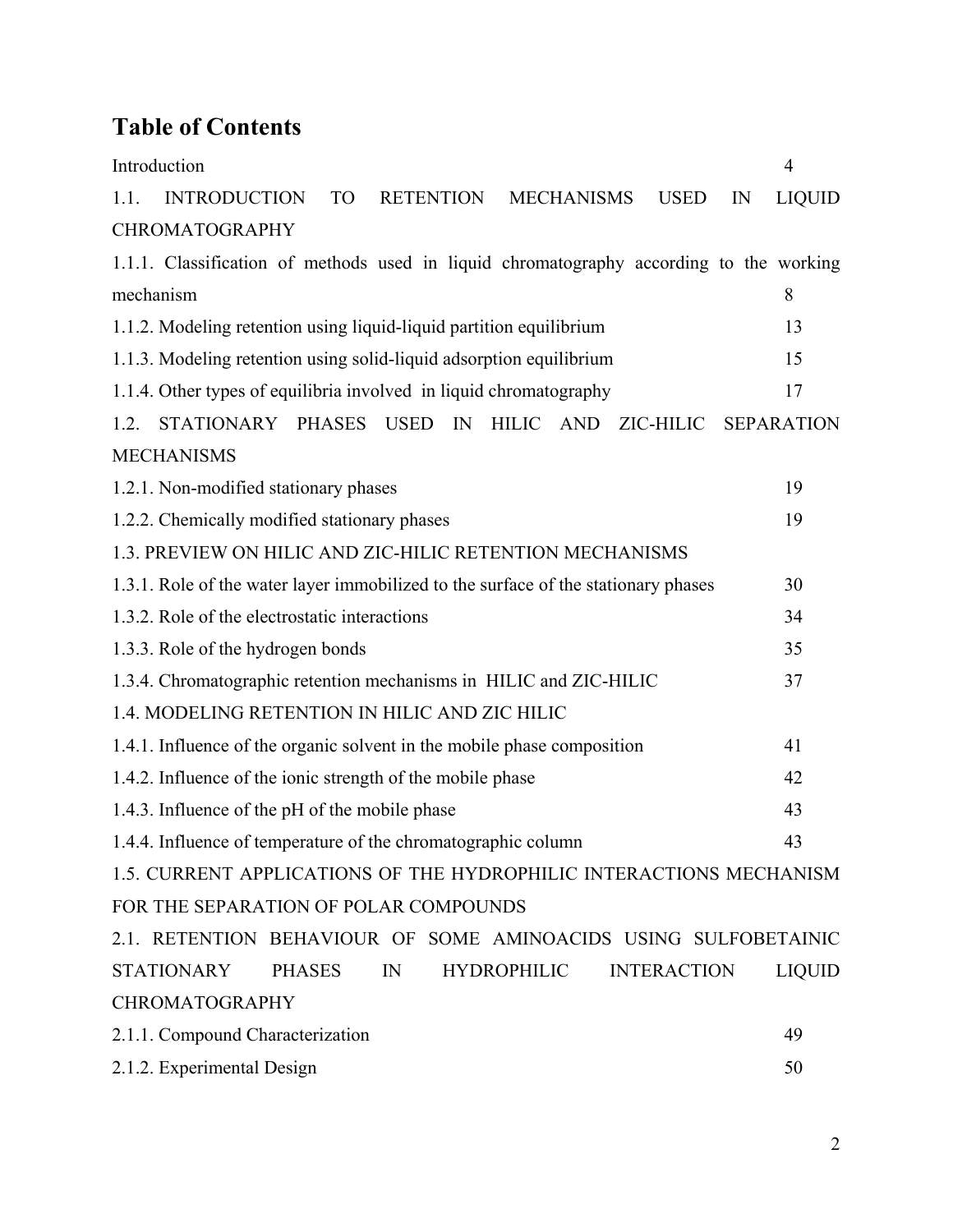| 2.1.3. Influence of the organic modifier of the mobile phase on the chromatographic retention |               |
|-----------------------------------------------------------------------------------------------|---------------|
| Introduction                                                                                  | 51            |
| Chromatographic Conditions                                                                    | 51            |
| <b>Results and Discussions</b>                                                                | 52            |
| Conclusions                                                                                   | 60            |
| 2.1.4. Influence of the ionic strength of the mobile phase on the chromatographic retention   |               |
| Introduction                                                                                  | 61            |
| Chromatographic Conditions                                                                    | 61            |
| <b>Results and Discussions</b>                                                                | 62            |
| Conclusions                                                                                   | 66            |
| 2.1.5. General Conclusions                                                                    | 66            |
| 2.2. RETENTION BEHAVIOUR OF SOME DIPEPTIDES USING SULFOBETAINIC                               |               |
| <b>STATIONARY</b><br><b>PHASES</b><br>IN<br><b>HYDROPHILIC</b><br><b>INTERACTION</b>          | <b>LIQUID</b> |
| CHROMATOGRAPHY                                                                                |               |
| 2.2.1. Compound Characterization                                                              | 67            |
| 2.2.2. Experimental Design                                                                    | 69            |
| 2.2.3 Influence of the organic modifier of the mobile phase on the chromatographic retention  |               |
| Introduction                                                                                  | 69            |
| Chromatographic Conditions                                                                    | 69            |
| <b>Results and Discussions</b>                                                                | 70            |
| Conclusions                                                                                   | 78            |
| 2.2.4. Influence of the ionic strength of the mobile phase on the chromatographic retention   |               |
| Introduction                                                                                  | 79            |
| Chromatographic Conditions                                                                    | 79            |
| <b>Results and Discussions</b>                                                                | 79            |
| Conclusions                                                                                   | 83            |
| 2.2.5. General Conclusions                                                                    | 83            |
| 2.3. INFLUENCE OF TEMPERATURE ON THE<br>RETENTION BEHAVIOUR                                   | IN            |
| HYDROPHILIC INTERACTION LIQUID CHROMATOGRAPHY                                                 |               |
| 2.3.1. Compound Characterization                                                              | 84            |
| 2.3.2. Experimental Design                                                                    | 85            |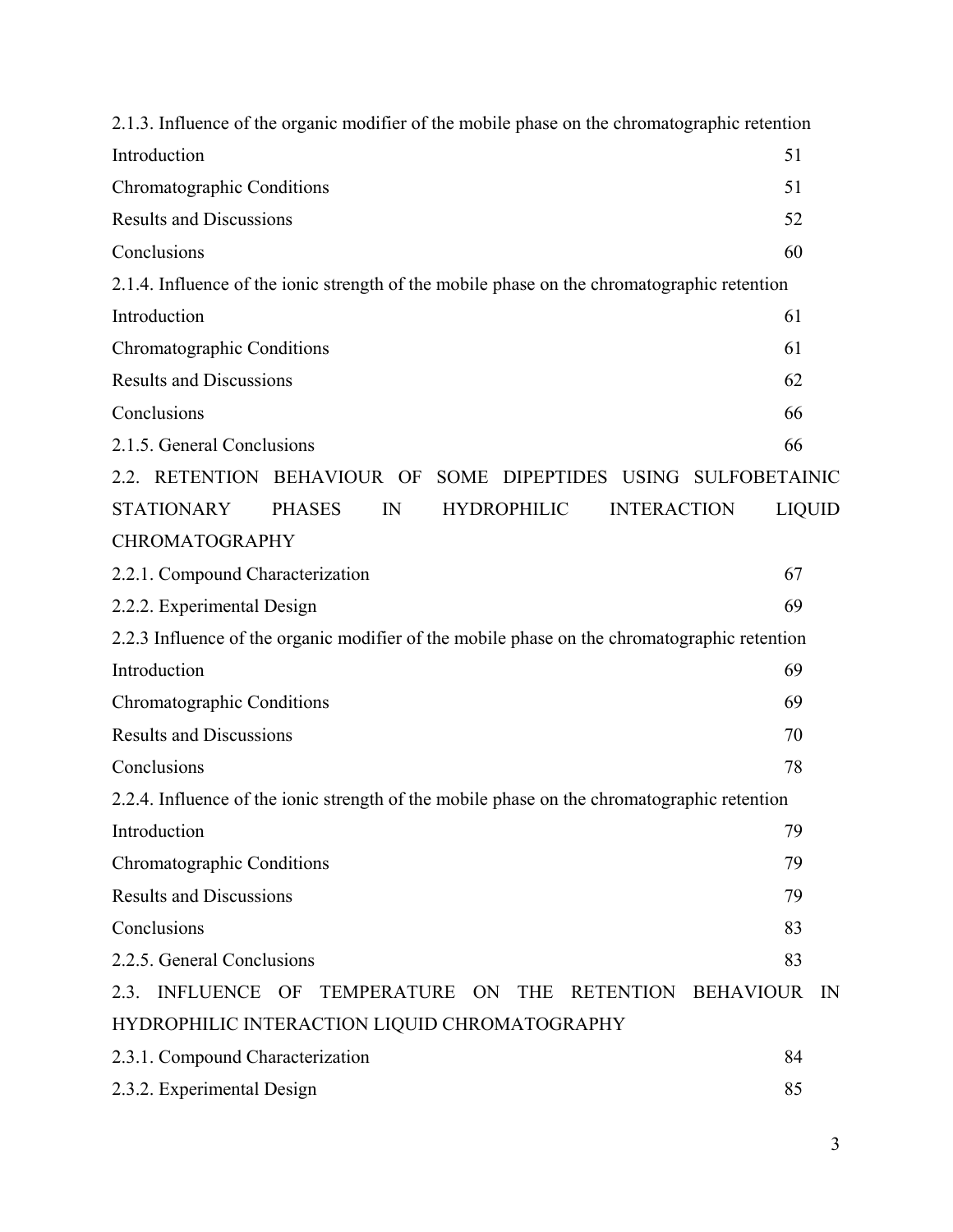| 2.3.3. Temperature Influence On The Retention Behavior Of Some Aminoacids In Hydrophilic |     |
|------------------------------------------------------------------------------------------|-----|
| Interaction Liquid Chromatography                                                        |     |
| Introduction                                                                             | 86  |
| Chromatographic Conditions                                                               | 86  |
| <b>Results and Discussions</b>                                                           | 87  |
| Conclusions                                                                              | 100 |
| 2.3.4. Temperature Influence On The Retention Behavior Of Some Dipeptides In Hydrophilic |     |
| Interaction Liquid Chromatography                                                        |     |
| Introduction                                                                             | 101 |
| Chromatographic Conditions                                                               | 101 |
| <b>Results and Discussions</b>                                                           | 102 |
| Conclusions                                                                              | 114 |
| 2.3.5. Temperature Influence On The Retention Behavior Of Some Polar Compounds In        |     |
| Hydrophilic Interaction Liquid Chromatography                                            |     |
| Introduction                                                                             | 115 |
| Chromatographic Conditions                                                               | 115 |
| <b>Results and Discussions</b>                                                           | 116 |
| Conclusions                                                                              | 128 |
| 2.3.6. General Conclusions                                                               | 129 |
| 2.4. INFLUENCE OF THE SAMPLE SOLVENT AND INJECTION VOLUME ON THE                         |     |
| CHROMATOGRAPHIC PARAMETERS IN HYDROPHOBIC INTERACTION LIQUID                             |     |
| CHROMATOGRAPHY USING A SULFOBETAINIC STATIONARY PHASE                                    |     |
| Introduction                                                                             | 131 |
| Experimental Design and Chromatographic Conditions                                       | 131 |
| <b>Results and Discussions</b>                                                           | 132 |
| Conclusions                                                                              | 140 |
| 2.5. FINAL CONCLUSIONS                                                                   | 142 |
| <b>PUBLISHED PAPERS</b>                                                                  | 144 |
| <b>PRESENTATIONS</b>                                                                     | 145 |
| <b>BIBLIOGRAPHY</b>                                                                      | 146 |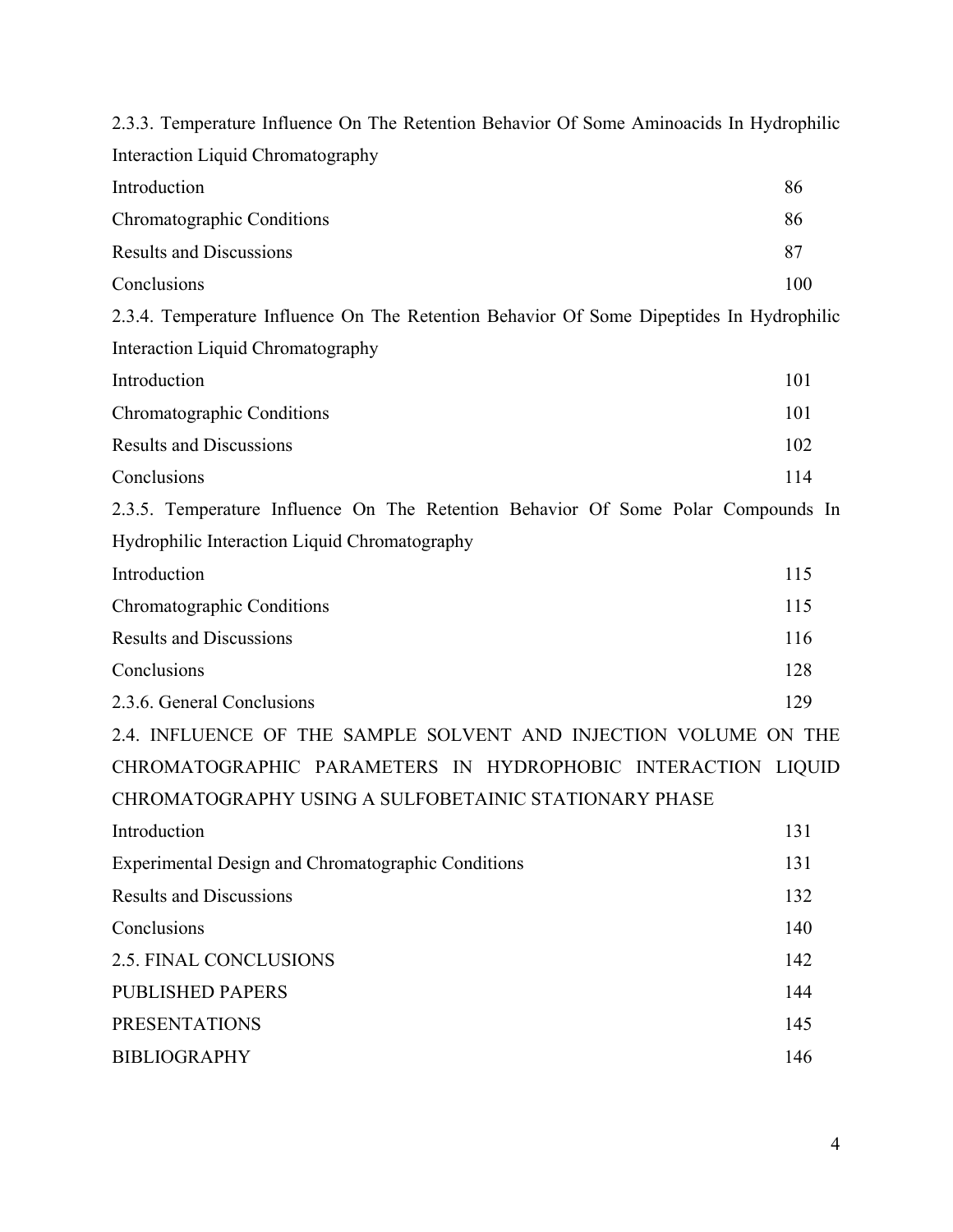## Experimental Part

## **2.1. RETENTION BEHAVIOUR OF SOME AMINOACIDS USING SULFOBETAINIC STATIONARY PHASES IN HYDROPHILIC INTERACTION LIQUID CHROMATOGRAPHY 2.1.3 Influence of the organic modifier of the mobile phase on the chromatographic retention**

|                  | Table 1. pK <sub>a,</sub> log K <sub>ow</sub> , log D (pH=6), $\mu$ , Sw values and charge /atom distribution for the studied aminoacids |         |          |          |            |         |                                                                                      |  |
|------------------|------------------------------------------------------------------------------------------------------------------------------------------|---------|----------|----------|------------|---------|--------------------------------------------------------------------------------------|--|
|                  |                                                                                                                                          | $pk_a$  | log      | log D    | $\mu$      | $S_{W}$ | <b>Charge/Atom</b>                                                                   |  |
| Aminoacid        | $-NH2$                                                                                                                                   | -COOH   | $K_{ow}$ | $(pH=6)$ | <b>(D)</b> | (mg/L)  |                                                                                      |  |
| Triptophan       | 9.396                                                                                                                                    | $-1.05$ | $-1.05$  | $-0.19$  | 2.77       | 4193    | $\frac{601}{100}$<br>NH <sub>2</sub><br>$-0,63$<br>$n_{0.09}$                        |  |
| Phenylalanine    | 9.477                                                                                                                                    | $-1.28$ | $-1.28$  | $-1.18$  | 2.22       | 3026.8  | $-0,14$<br>0,33<br>0.17<br>'OH<br>0.01<br>0.33<br>NH <sub>2</sub><br>$-0.63$<br>0.33 |  |
| <b>Tyrosine</b>  | 9.125                                                                                                                                    | $-1.76$ | $-1.76$  | $-1.49$  | 3.56       | 94372   | $\frac{1}{2}$ OH<br>$NH_2$<br>HO                                                     |  |
| <b>Hystidine</b> | 9.253                                                                                                                                    | $-3.22$ | $-3.22$  | $-3.59$  | 2.64       | 4193    | $-0,07$<br>$OH_{-0,01}$<br>$H_N$<br>NH <sub>2</sub><br>0.63                          |  |

As seen in Fig.1. retention of all compounds is stronger for the case when using acetonitrile as organic modifier of the mobile phase than in the case of using methanol for the same purpose. This behavior is attributed to the disintegration of the water layer existing at the surface of the stationary phase. Briefly, water molecules are substituted by methanol molecules, a protic solvent with a higher capacity of forming hydrogen bonds, resulting in a more hydrophobic stationary phase [1]. On the other hand, the elutropic strenght of acetonitrile is lower compared to the one of methanol having as a concequence longer retention times [2].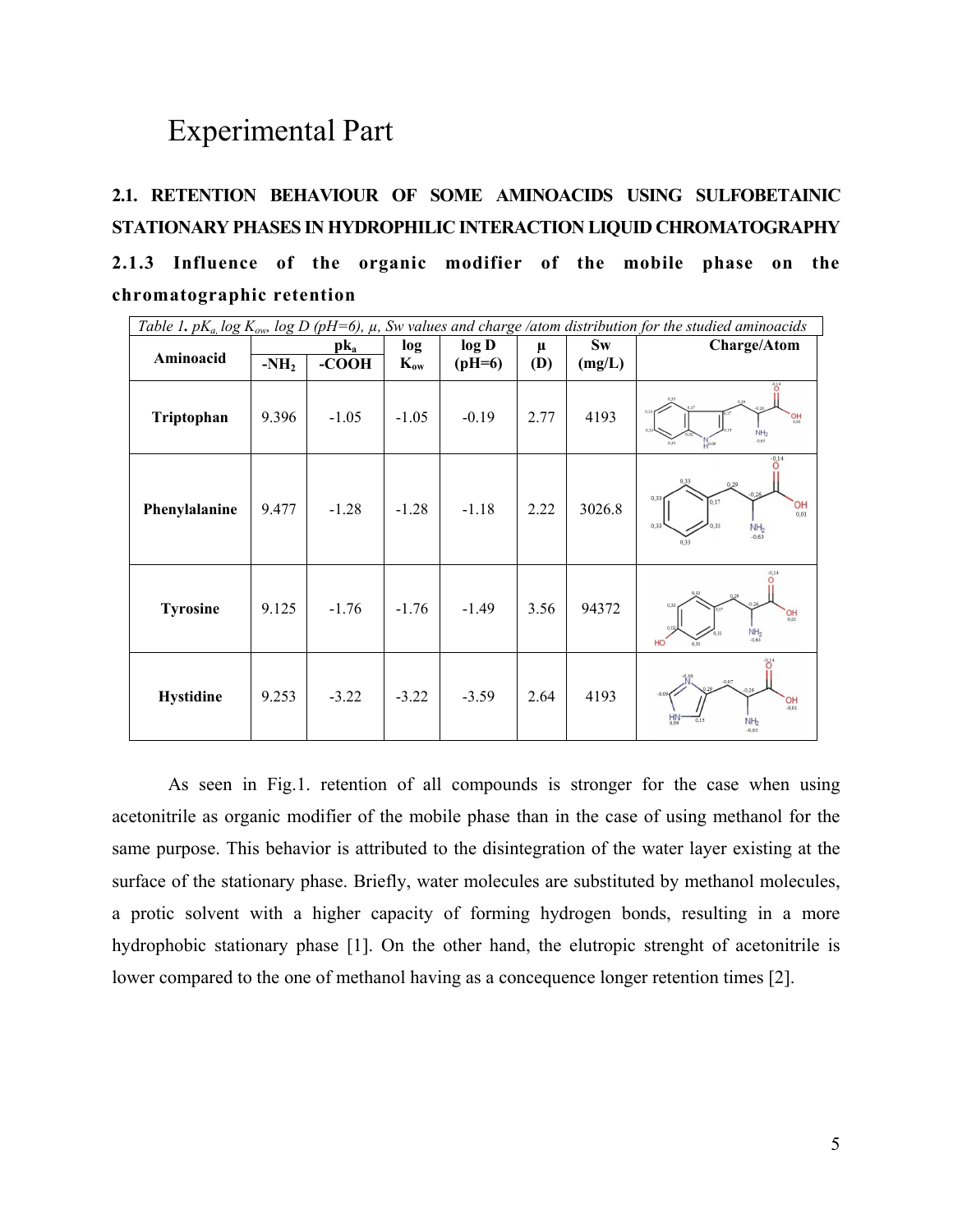

The complexity of the retention mechanism in HILIC is highlighted by the variation of the chromatographic behaviour of the studied analytes when the mobile phase contains diffrent solvents as organic modifiers. In the case when acetonitrile is used as organic modifier one can see a decrease of the retention times in relation with the decrease of the percentage of the organic modifier in the mobile phase for all studied compounds (behaviour considered to be a typical one in this kind of separations) whereas in the case of methanol the retention time decreases for the whole range of organic modifier studied in the case of tyrosine, but for the other compounds the retention time decreases in the range of 70-55% organic modifier, followed by an increase in the range of organic modifier between 40-30% or 40-50%(in the case of triptophan). In the range of 55-40% organic modifier the retention times for histidine, phenylalanine and triptophan the retention times follow no trend, behaviour that might be caused by increasing the salt concentration in the mobile phase which modifies the values of the  $pK_a$  of the mentioned compounds or might be a direct consequence of the dissociation of the residual silanol groups found at the surface of the stationary phase.

| ບ∺∘<br>UH。<br>$H_3C^-$<br>UH,<br>UH <sub>2</sub><br>$H_2$ C <sub>H<sub>3</sub></sub><br>$C_{H_2}$<br>C <sub>H</sub> |  |
|---------------------------------------------------------------------------------------------------------------------|--|
| Fig.2. Chemical structure of the sulfobetainic stationary phase                                                     |  |

Log k values for all studied compounds at diffrent mobile phase compositions were plotted against the organic modifier percentage in the mobile phase. These dependences can be modeled by a polynomial function of second degree, as follows:

$$
\log k = A + B1 \cdot C_m + B2 \cdot C_m^2 \tag{1}
$$

where A, B1 și B2 are the regerssion paramaters calculated using Origin software and  $C_m$ represents the percentage of organic modifier in the mobile phase. The values of these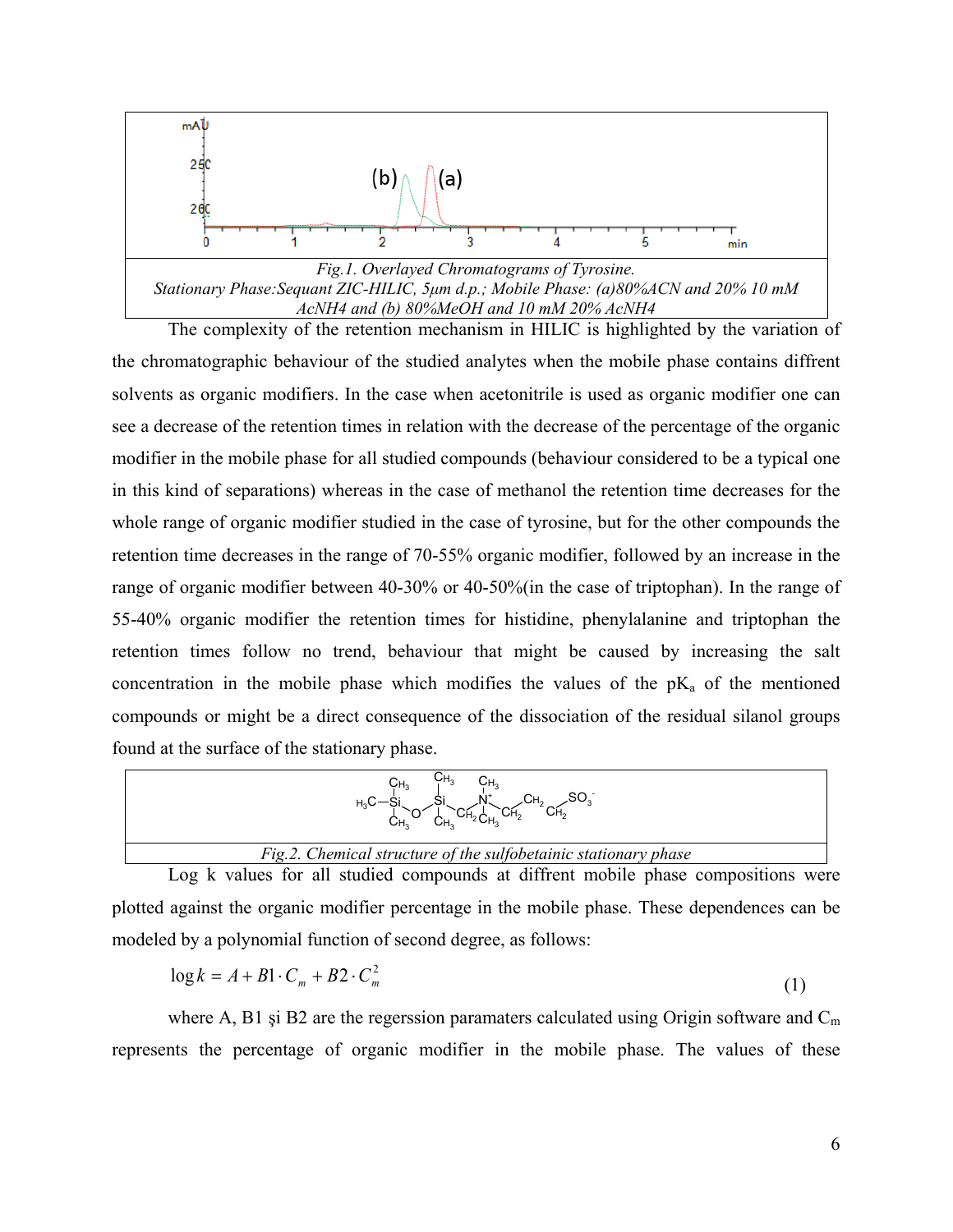parameters are listed in Table 2 and 3. As one cand see, these regressions are characterized by corelation oefficients higher tahn 0.99.



| Tabel.2. Regression parameters for studied compounds using mobile phase<br>$ACN/H2O$ (10 mM $ACNH4$ ) |                  |                  |                  |             |  |  |  |
|-------------------------------------------------------------------------------------------------------|------------------|------------------|------------------|-------------|--|--|--|
| <b>ACN</b>                                                                                            | <b>ACN</b>       | <b>ACN</b>       | <b>ACN</b>       | <b>ACN</b>  |  |  |  |
|                                                                                                       | $-0.0621$        | $-0.6526$        | $-0.6458$        | $-0.15944$  |  |  |  |
| $B_1$                                                                                                 | $-0.0319$        | $-0.0169$        | $-0.01273$       | $-0.01801$  |  |  |  |
| B <sub>2</sub>                                                                                        | $4.2177*10^{-4}$ | $3.1718*10^{-4}$ | $3.0619*10^{-4}$ | 3.7164*10-4 |  |  |  |
| $\mathbf{R}^2$                                                                                        | 0.9999           | 0.9992           | 0.9999           | 0.9997      |  |  |  |

"U-shaped" polynomial dependences are reported in literature both for reversed phase liquid chromatography and hydrophilic interaction liquid chromatography. These dependences are characterized by a minimum situated in the studied range of organic modifier of the mobile phase or outside this interval. These elution curves are described by equation (1), mentioned earlier. In this equation, A represents the intercept, the extrapolated value of retention factor, k, which corresponds to a mobile phase containing 100% aqueous component, parameter usually denoted  $k<sub>w</sub>$ . From a mathematic point of view this curve is characterized by a minimum,  $\log k_{\min}$ , reached when the condition  $\frac{\partial \log(k)}{\partial C_m} = 0$  $C_m$  $\frac{k}{k} = 0$  is fuffilled. This graphical point is characterized by

certain ccomposition of the mobile phase,  $(C_m)_{min}$  and the corresponding value of log *k*. These values are obtaioned when solving the following equations:

$$
(\mathcal{C}_m)_{min} = -\frac{B_1}{2B_2} \tag{2}
$$

$$
\log k_{min} = A - \frac{B_1^2}{4B_2} \tag{3}
$$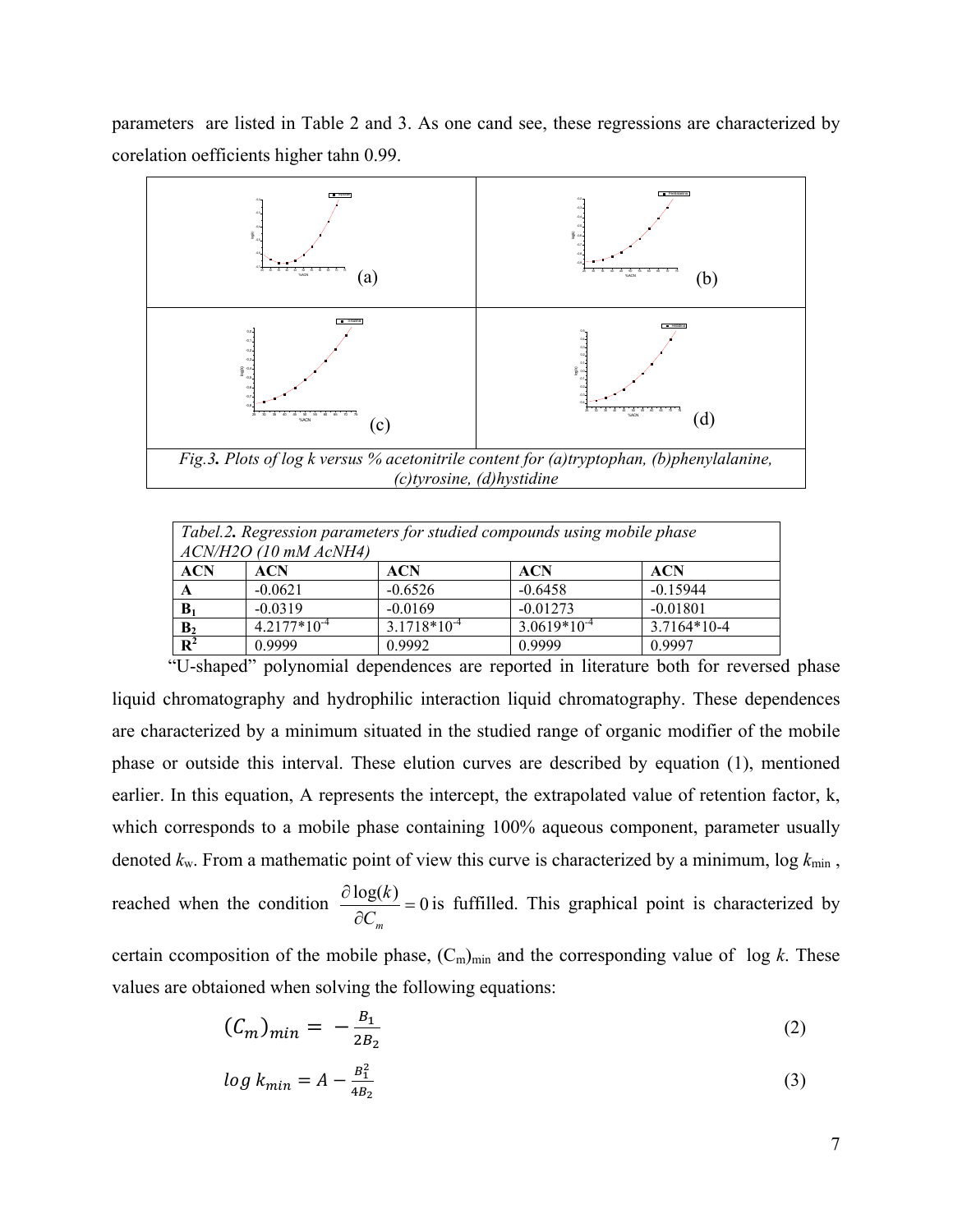| Tabel.3. "U-shaped" elution curves parametersfor the studied compounds |                                      |                                   |          |                   |  |  |  |  |
|------------------------------------------------------------------------|--------------------------------------|-----------------------------------|----------|-------------------|--|--|--|--|
| Compound                                                               | <b>Tyrosine</b>                      | <b>Histidine</b><br>Phenylalanine |          | <b>Triptophan</b> |  |  |  |  |
|                                                                        | <b>Organic Modifier Acetonitrile</b> |                                   |          |                   |  |  |  |  |
| $\log k_{\rm w}$                                                       | $-0.062$                             | $-0.652$                          | $-0.645$ | $-0.159$          |  |  |  |  |
| $(C_m)_{min}$                                                          | 21.054                               | 24.217                            | 25.225   | 36.755            |  |  |  |  |
| $\log k_{\min}$                                                        | $-0.779$                             | $-0.376$                          | $-0.853$ | $-0.510$          |  |  |  |  |
|                                                                        | <b>Organic Modifier Methanol</b>     |                                   |          |                   |  |  |  |  |
| $\log k_{\rm w}$                                                       | $-0.019$                             | $-0.427$                          | $-0.418$ | $-0.053$          |  |  |  |  |
| $(C_m)_{min}$                                                          | 45.690                               | 39.062                            | 30.090   | 40.350            |  |  |  |  |
| $\log k_{\min}$                                                        | $-0.293$                             | $-0.602$                          | $-0.508$ | $-0.2547$         |  |  |  |  |

The calculated values of these parameters are shown in the table below.

According to literature, in the case when the retention follows a partition mechanism, the plots of retention vs the percentage of organic modifierin the mobile phase are given by the following equation :

$$
\log k = \log k_w - S\phi \tag{4}
$$

where  $\phi$  is the volume fraction of a stronger solvent (in this case water) in the mobile phase, S is the slope when fitted with a linear regression model, and  $\log k_w$  is the retention for the weaker component(the organic modifier). A plot of log k vs volume fraction water should yield a straight line for a partition mechanism.

If the retention is due to adsorption then the best equation to describe this is the Snyder-Soczewinski equation:

$$
\log k = \log k_B - \frac{A_S}{n_w} \log \phi \tag{5}
$$

where  $\phi$  is the volume fraction of a stronger solvent (in this case water) in the mobile phase, log  $k_B$  is retention with pure B as solvent, A<sub>s</sub> and  $n_w$  are the cross sectional areas occupied by the solute molecule in the surface and solvent molecules (the ratio  $A_s/n_w$  can be considered as a constant, which can be estimated from the plot  $log k$  vs  $log \phi$ ). In this case, the plot  $log k$  vs  $log$ of water content in mobile phase  $(\phi)$  should yield a straight line for an adsorption mechanism [24].

The retention mechanism of the four model compounds was investigated according to the two theoretical models. As resulting from Fiures 3 and 4, the dependences of log k as a function of mobile phase composition can be modeled by a polynomial mathematical function having the regression parameters presented in Table 2 and 3. Figure 5 presents the values of the decimal logarithm of the retention factor as a function of the decimal logarithm of the aqueous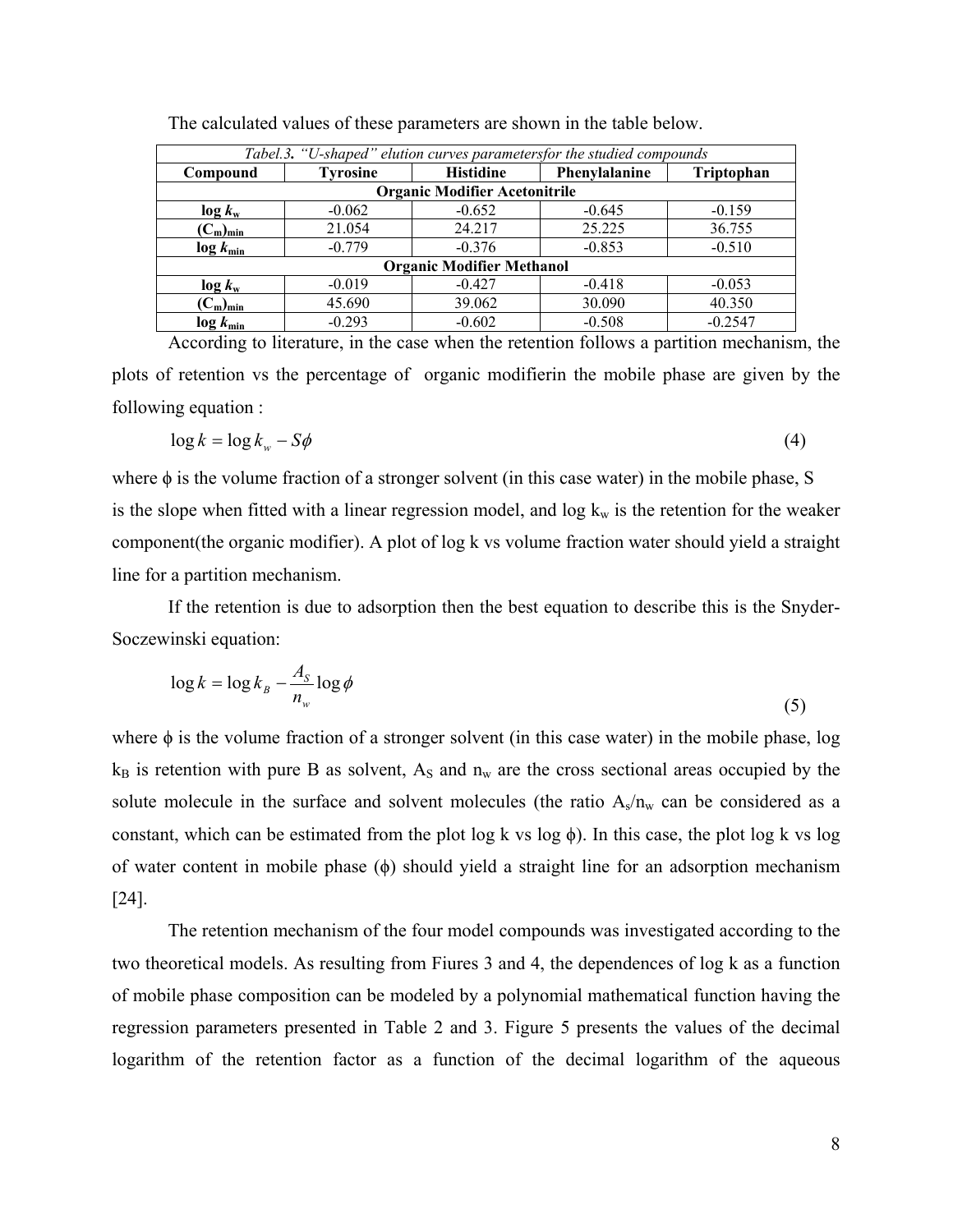composition in the mobile phase when the organic modifiers are both acetonitrile and methanol. These graphical representations can be considered polynomial for all the studied compounds.

Due to the fact that both log-lin and log-log dependences are described by polynomial functions, one can conclude that the studied analytes are retained both by direct interactions with the stationary phase (indicating an adsorption mechanism) and by other interactions which indicate their partition towards the water layer situated at the surface of the stationary phase [25].



*modifier of the mobile phase is (a) acetonitrile and (b) methanol*

The parameters of the chromatographic peaks do not significantly change when varying the mobile phase composition, regardless of the organic modifier used. However, in most of the cases, symmetry values are found to be greater than 1, specific to the tailing phenomenon whereas the chromatographic efficiency tends to increase linear with the organic modifier percentage. Overall, these parameters tend to improve due to an increase in the salt composition of the mobile phase which has aa a direct consequence the suppression of electrostatic interactions between the functional groups of the analytes and those of the stationary phase [26]. Also, as reported in literature, the poor peak shapes might be attributed to the mismatch between the probe solvent and the mobile phase [27].

#### **2.1.4. Influence of the ionic strength of the mobile phase on the chromatographic retention**

Ionic strenght is a parameter that affects HILIC retention, the salts in the mobile phase influencing both attarction and repulsion electrostatic interactions. When increasing the salt concentration in the mobile phase's aqueous component the chromatographic retention decreases if electrostatic attractions are present and increases in the case of electrostatic repulsions [7].

In the present study, when the mobile phase is rich in organic modifier, the retention mechanism is not significantly affected by the ammonium acetate concentration added to the aqueous part of the mobile phase. However, the retention time decreses for histidine and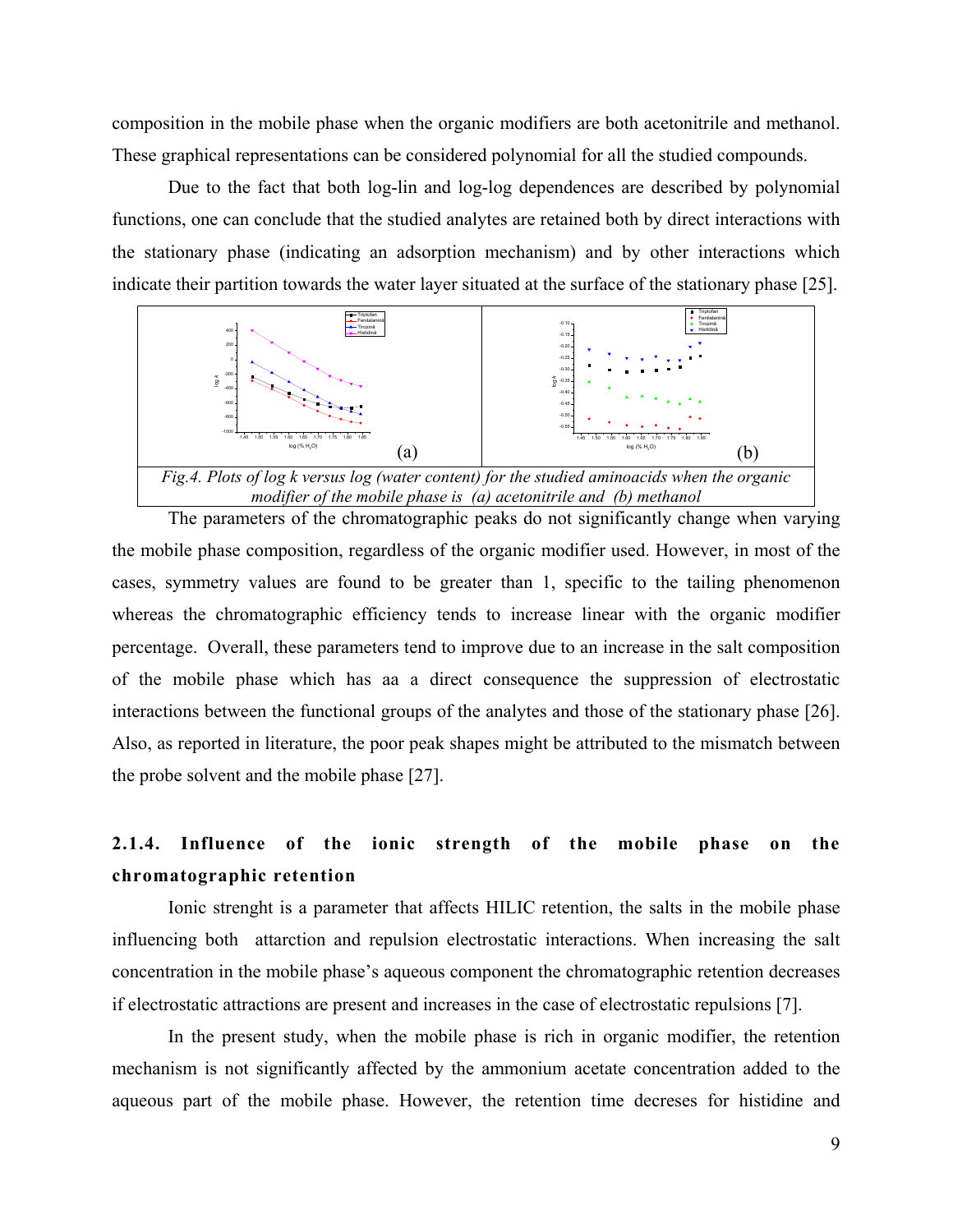triptophan. For phenylalanine and tyrosine the trend is of increasing in the concentration range between 2.5-10 mM but it decreases for concentrations between 10 and 20 mM. This behaviour is attributed to the fact that the dissociated ions of the salt act as titrating agents for the counterions of the stationary phase [28].

When the mobile phase contains less organic modifier retention times are found to be lower(especially in the case of histidine) and no trend can be seen regarding the variation of the retention time as a function of the concentration of the salt added to the aqueous component of the mobile phase. If HILIC retention is governed mainly by ion exchange mechanism the plots of the retention factor represented against the reciprocal value of the salt concentration added to the mobile phase should be described by a linear function.

For the case when the mobile phase contains 80% organic modifier in the mobile phase the asmentioned plots can be considered as being described by a linear function, indicating that the retention mechanism is of adsorptive type, dominated by ionic interactions as can be observed in Fig.6(a)). In the case when the mobile phase contains  $40\%$  organic modifier, these dependences are not linar (Fig.6.(b)), indicating a mixt retention mechanism, influenced both by adsorption and partition [5].



*Fig.5. Plots of k versus 1/[AcNH4] for the studied compounds for (a) 80% acetonitrile and (b) 40 % acetonitrile in mobile phase.*

As seen in the study of the organic modifier of the mobile phase on chromatographic retention of the four aminoacids studied no significant variation in the values of the parameters of the chromatographic peaks is observed. Even so, in the case when the mobile phase is rich in organic modifier, but for histidine, all the other compounds are found to have symmetry values higher than 1, specific for the fronting phenomenon. This type of behavior is described in literature as being caused by the alteration of the aqueous layer situated at the surface of the stationary phase. For the other compounds, the obtained symmetry values of less than 1 indicate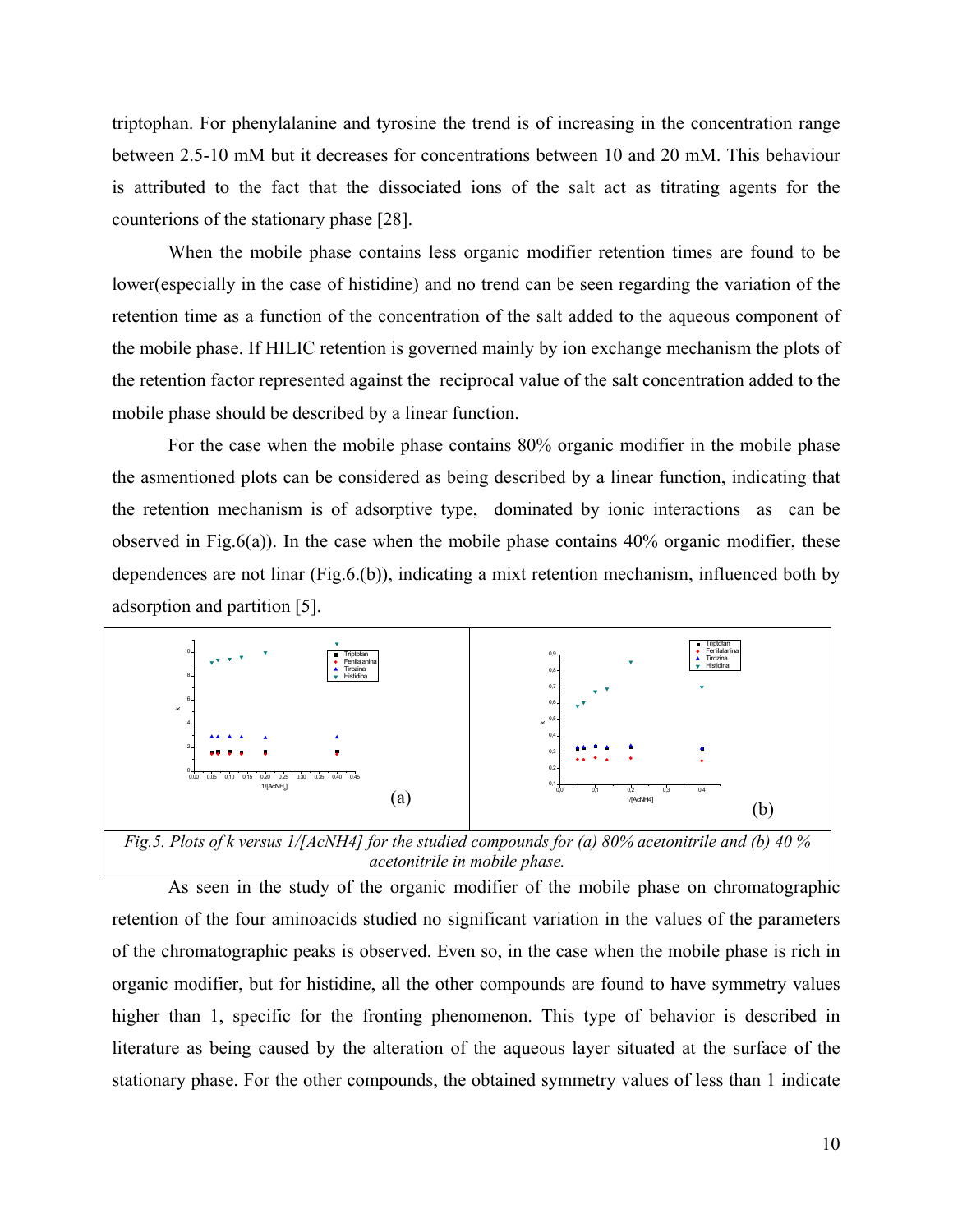multiple retention mechanisms [29]. The pronounced increase in chromatographic efficiency is attributed to the suppression of the electrostatic interactions.

### **2.2. RETENTION BEHAVIOUR OF SOME DIPEPTIDES USING SULFOBETAINIC STATIONARY PHASES IN HYDROPHILIC INTERACTION LIQUID CHROMATOGRAPHY**

## **2.2.3. Influence of the organic modifier of the mobile phase on the chromatographic retention**

| Table 4. $pK_a \log K_{ow}$ , $\log D$ (pH=6), $\mu$ , Sw values and charge /atom distribution for the studied dipeptides |                                                                   |                    |                   |          |                                  |                                                                                                                                    |  |
|---------------------------------------------------------------------------------------------------------------------------|-------------------------------------------------------------------|--------------------|-------------------|----------|----------------------------------|------------------------------------------------------------------------------------------------------------------------------------|--|
|                                                                                                                           | $pK_a$                                                            | log<br>$K_{ow}$    | log D<br>$(pH=6)$ | $\mu(D)$ | $\mathbf{S}\mathbf{w}$<br>(mg/L) | Charge/atom                                                                                                                        |  |
| Glycyl-L-<br>phenylalanine                                                                                                | 8.140<br>$13,621$<br>3729                                         | 0.03               | $-2.29$           | 5.42     | 1541                             | 0,63<br>NH <sub>2</sub><br>H <sup>58</sup><br>$°O_{.0,14}$<br>OH<br>0,01<br>$O_{0,14}$                                             |  |
| Glycyl-L-<br>tyrosine                                                                                                     | 8,121<br>$13,701$ HN<br>3,397<br>95/3                             | $-0.45$            | $-2.6$            | 5.08     | 12350                            | $NH_2$<br>$\hat{H}^{ss}_{\underline{N}}$<br>$O_{.0,14}$<br>OH<br>0.01<br>$\frac{1}{2}$<br>0.02<br>$rac{1}{0.01}$                   |  |
| Glycyl-L-<br>leucine                                                                                                      | 1,95<br>$3.89$ HO<br>$NH_{\text{b,14}}$<br>$H_1C$<br>ċн.          | $-0.43$            | $-2.69$           | 4.64     | 4229                             | $-0, 14$<br>$-0.58$<br>$-0,39$<br>HO<br>$NH2$<br>-0,63<br>$^{11}_{0,14}$<br>$H_3C$ .<br>0.06<br>$CH3$ <sub>0,68</sub>              |  |
| Glycyl-L-<br>alanine                                                                                                      | 13.82<br>3.61 <sup>HO'</sup><br>CH <sub>3</sub><br>$\ddot{\circ}$ | $NH_{2,14} - 1.61$ | $-3.95$           | 4.74     | 104300                           | $\overline{O}^{0,14}$<br>$\frac{10}{11}$ <sup>58</sup><br>H <sub>0,01</sub><br>.0.63<br>$_{0,14}^{\circ}$<br>$CH8$ <sub>0,44</sub> |  |

HILIC retention mechanism is based on the differential distribution of the analyte molecules between the mobile phase and the water layer at the surface of the stationary phase. As the hyrophilicity of the analyte increases, the partition equilibrium is shifted towards right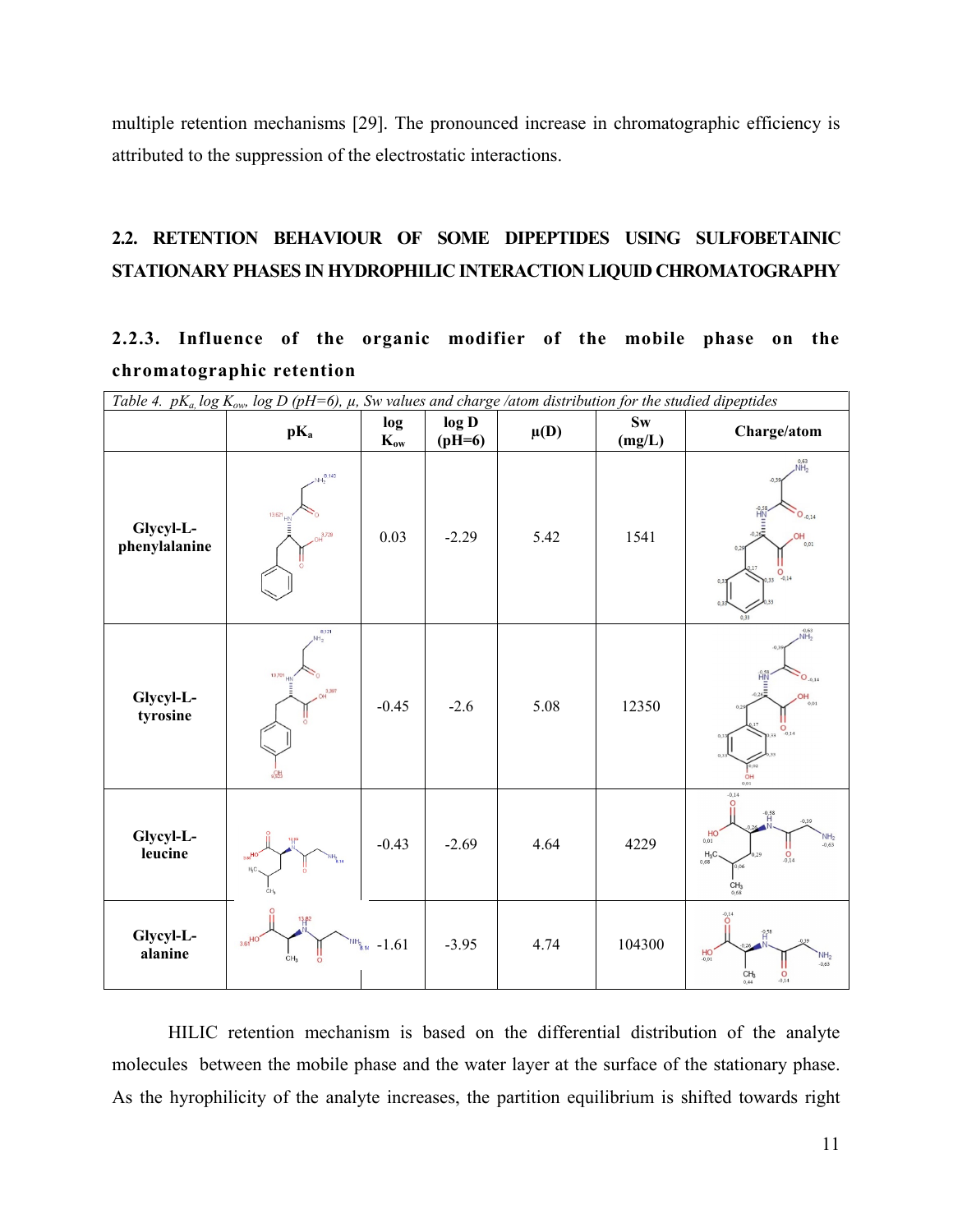and the analytes are stronger retained. [9]. Also, as the values of the dipole moments are lower, retention times should decrease [19]. In the case of the four dipeptides studied retention times are found to increade in order of the log  $k_{ow}$  and log D values, and in reversed order towards the dipole moment: glycyl-L-phenylalanine, glycyl-L-tyrosine, glycyl-L-leucine, glycyl-L-alanine for mobile phase compositions consisting in 55-70% acetonitrile as organic modifier. Between 70-80% organic modifier, the elution oreder is changed between glycyl-L-tyrosine and glycyl-Lleucine, possible due to changes in the values of the analyes  $pk_a$ -ului compared to values reported for aqueous solution [30].

In the case of using acetonitrile as organic modifier, rete retention of the analytes decreases when increasing the percentage of organic modifier in the mobile phase, behavior that is considered typical for HILIC separations. As the organic modifier concentration increases the water is strongly adsorbed at the stationary phase surface supporting liquid-liquid partition [31]. For mobile phase compositions with less than 55% organic modifier, retention times of glycyl-L-leucine and Glycyl-L-alanine, fall below the dead time of the column, indicating stronger interactions between the analyte and the mobile phase compared to the interactions between the analyte and the stationary phase .

Figure 6 deplicts the plots for the values of the decimal logarithm of the retention factor represented as a function of the concentration of the organic modifier in the mobile phase for glycyl-L-phenylalanine and glycyl-L-tyrosine as model analytes. These dependencies can be considered as a polynomial function of second degree , with correlation coefficients higher than 0.9, indicating the presence of secondary retention mechanisms associated with adsorption, especially hydrogen bonds and ionic interactions. [24,32].

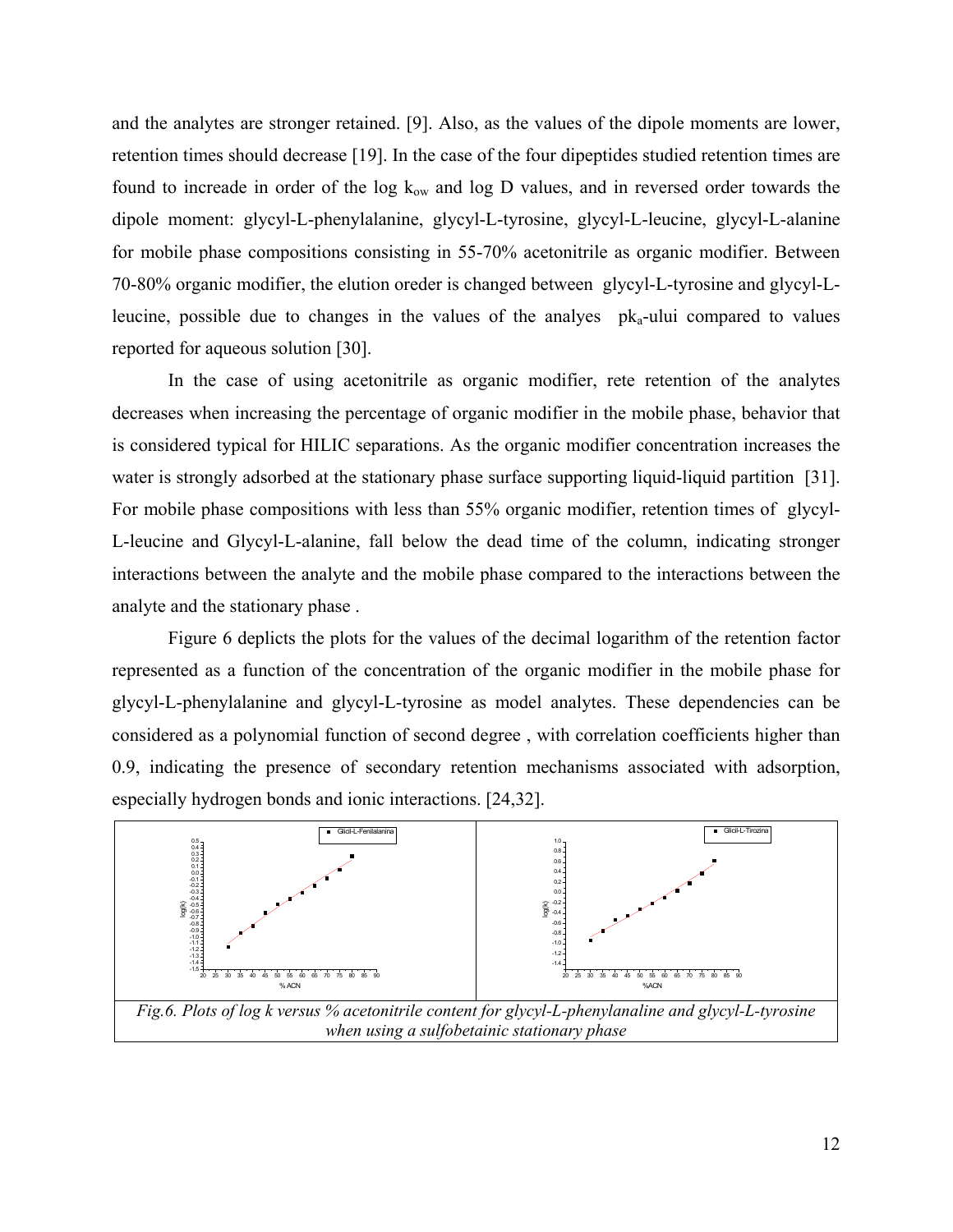| Tabel.6. Regression parameters for studied compounds using mobile phase<br>ACN/H2O (10 mM AcNH4) and a sulfobetainic stationary phase |                        |                   |  |  |  |  |
|---------------------------------------------------------------------------------------------------------------------------------------|------------------------|-------------------|--|--|--|--|
|                                                                                                                                       | Glycyl-L-phenylalanine | Glycyl-L-tyrosine |  |  |  |  |
| A                                                                                                                                     | $-2.05561$             | $-1.4985$         |  |  |  |  |
| $\mathbf{B}_1$                                                                                                                        | 0.034                  | $-0.0186$         |  |  |  |  |
| B <sub>2</sub>                                                                                                                        | $-7.420*10^{-5}$       | $9.0282*10^{-5}$  |  |  |  |  |
| $R^2$                                                                                                                                 | 0.987                  | 0.986             |  |  |  |  |

When replacing acetonitrile with methanol as organic modifier of the mobile phase, for glycyl-L-phenylalanine and glycyl-L-tyrosine, the retention is weaker, even though the retention behavior follows the same trend, meaning that the retention decreases when the organic modifier concentration increases. The calculated values for the parameters described by equation (2) and (3), presented in the previous chapter, for the "U-shaped" elution curves, in the case of glycyl-Lphenylalanine and glycyl-L-tyrosine, for mobile phase using acetonitrile and methanol as organic modifiers are presented in Tabel 7.

| Tabel.7. "U-shaped" elution curves parametersfor the studied compounds |                                  |                   |  |  |  |  |  |  |
|------------------------------------------------------------------------|----------------------------------|-------------------|--|--|--|--|--|--|
| Compound                                                               | Glycyl-L-phenylalanine           | Glycyl-L-tyrosine |  |  |  |  |  |  |
| <b>Organic Modifier Acetonitrile</b>                                   |                                  |                   |  |  |  |  |  |  |
| $\log k_{\rm w}$                                                       | $-2.055$                         | $-1.498$          |  |  |  |  |  |  |
| $(C_m)_{min}$                                                          | 22.91                            | 9.960             |  |  |  |  |  |  |
| $\log k_{\text{min}}$                                                  | $-1.665$                         | 1.587             |  |  |  |  |  |  |
|                                                                        | <b>Organic Modifier Methanol</b> |                   |  |  |  |  |  |  |
| $\log k_{\rm w}$                                                       | $-2.017$                         | $-1.771$          |  |  |  |  |  |  |
| $(C_m)_{min}$                                                          | 23.220                           | 23.610            |  |  |  |  |  |  |
| $\log k_{\min}$                                                        | $-1.797$                         | $-2.015$          |  |  |  |  |  |  |

Similar to the study of aminoacids chromatographic behavior as a function of the mobile phase composition data were studied according to equation (4) and (5).

The log-lin and log-log plots can be considered as being polynomial for these model compounds confirming tthe presence of multiple retention mechanisms based both on partition and adsorption.

Retention times are found to be higher when using a bare silica stationary phase than in the case of using a sulfobetainic one. This observation is based on the presence of stronger interactions between the dipeptides and this type of stationary phase.

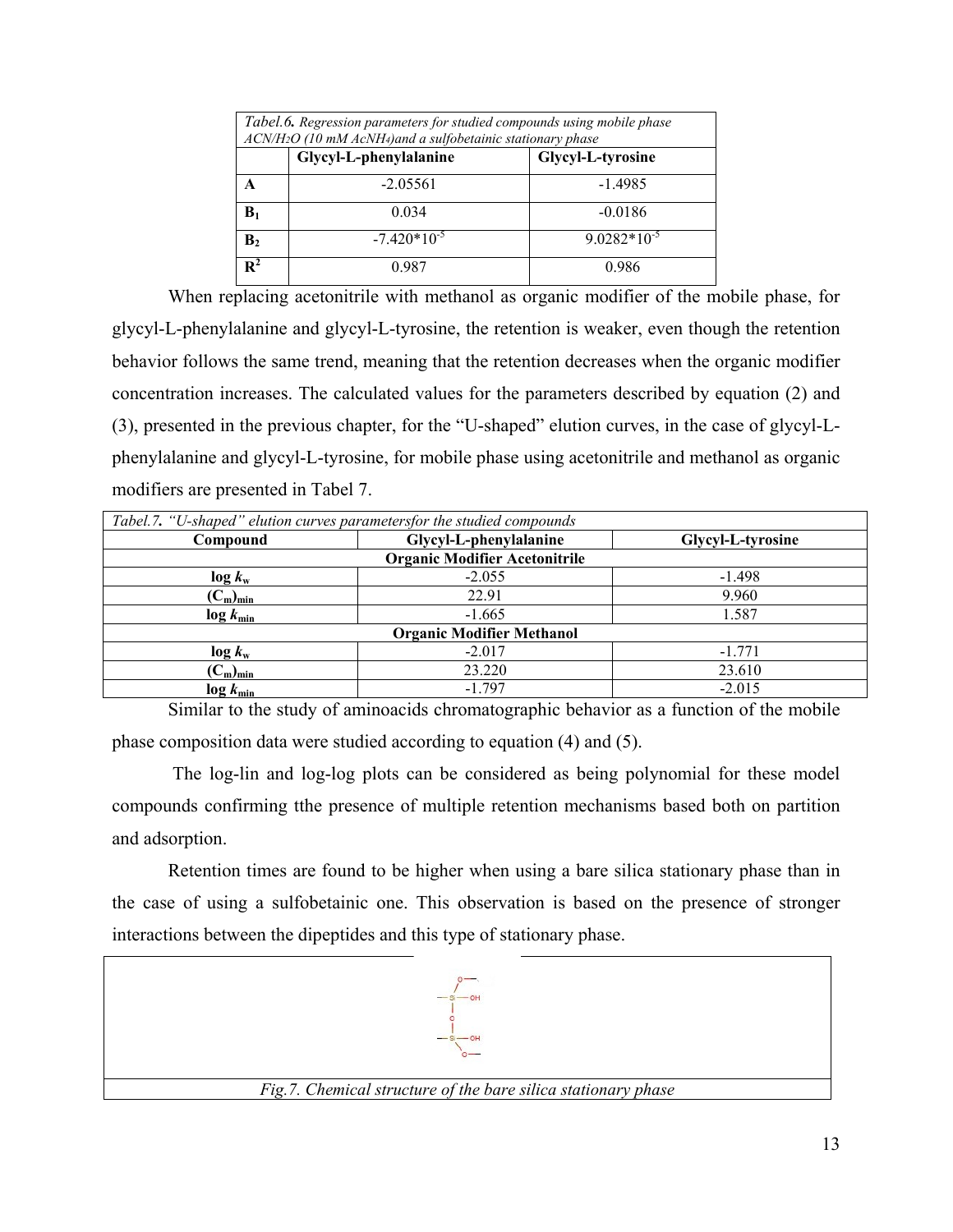| Tabel.8. Regression parameters for studied compounds using mobile phase $ACN/H_2O$ (10 mM<br>AcNH <sub>4</sub> ) and a bare silica stationary phase |                                                                                     |                  |                  |                  |  |  |  |  |
|-----------------------------------------------------------------------------------------------------------------------------------------------------|-------------------------------------------------------------------------------------|------------------|------------------|------------------|--|--|--|--|
|                                                                                                                                                     | Glycyl-L-leucine<br>Glycyl-L-tyrosine<br>Glycyl-L-alanine<br>Glycyl-L-phenylalanine |                  |                  |                  |  |  |  |  |
| A                                                                                                                                                   | $-0.006$                                                                            | $-0.0119$        | 0.1646           | $-0.0223$        |  |  |  |  |
| B <sub>1</sub>                                                                                                                                      | $-0.00558$                                                                          | $-0.0031$        | $-0.0193$        | $-0.0113$        |  |  |  |  |
| B <sub>2</sub>                                                                                                                                      | $1.9916*10^{-4}$                                                                    | $2.1086*10^{-4}$ | $3.5613*10^{-4}$ | $3.4186*10^{-4}$ |  |  |  |  |
| $\overline{\mathbf{R}^2}$                                                                                                                           | 0.985                                                                               | 0.992            | 0.990            | 0.996            |  |  |  |  |

For all studied compounds the regresiion parameters are higher when using a bare silica stationary phase owing to a higher aqueous layer deposited at the surface of this type of stationary phase caused by a higher concentration of polar residual silanol groups. This characteristic allows greater partition processes.

#### **2.2.4. Influence of the ionic strength of the mobile phase on the chromatographic retention**

HILIC retention mechanism is strongly influenced by the ionic strength of the mobile phase. Salts present in the mobile phase composition undergo electrostatic interactions between the analyte and the stationary phase. Ammonium acetate and ammonium formate are the most utilized salts in this type of chromatographic separations due to their high solubility in the mobile phase.

From the experimental data obtained in this part of the study a first observation is that the retention time is higher when using ammonium formite than in the case of using ammonium acetate, owing to the fact that the elution strength of the formate ion is greater than the one of the acetate ion [9].

In general, increasing the salt concentration in the mobile phase decreases the electrostatic interactions wen using a sulfobetainic stationary phase, especially for ionizable compounds. Retention time for all analytes increases when increasing the salt concentration indicating the presence of electrostatic repulsions between the  $SO_3^-$  moiety of the stationary phase and the carboxyl functional group of the analytes.

Due to the fact that the plots k vs  $1/[\text{AcNH}_4]$  (Fig. 10) are not described by a linear function, one may conclude that ion exchange interactions are mot the one dominating the retention mechanism under HILIC separations for the studied compounds.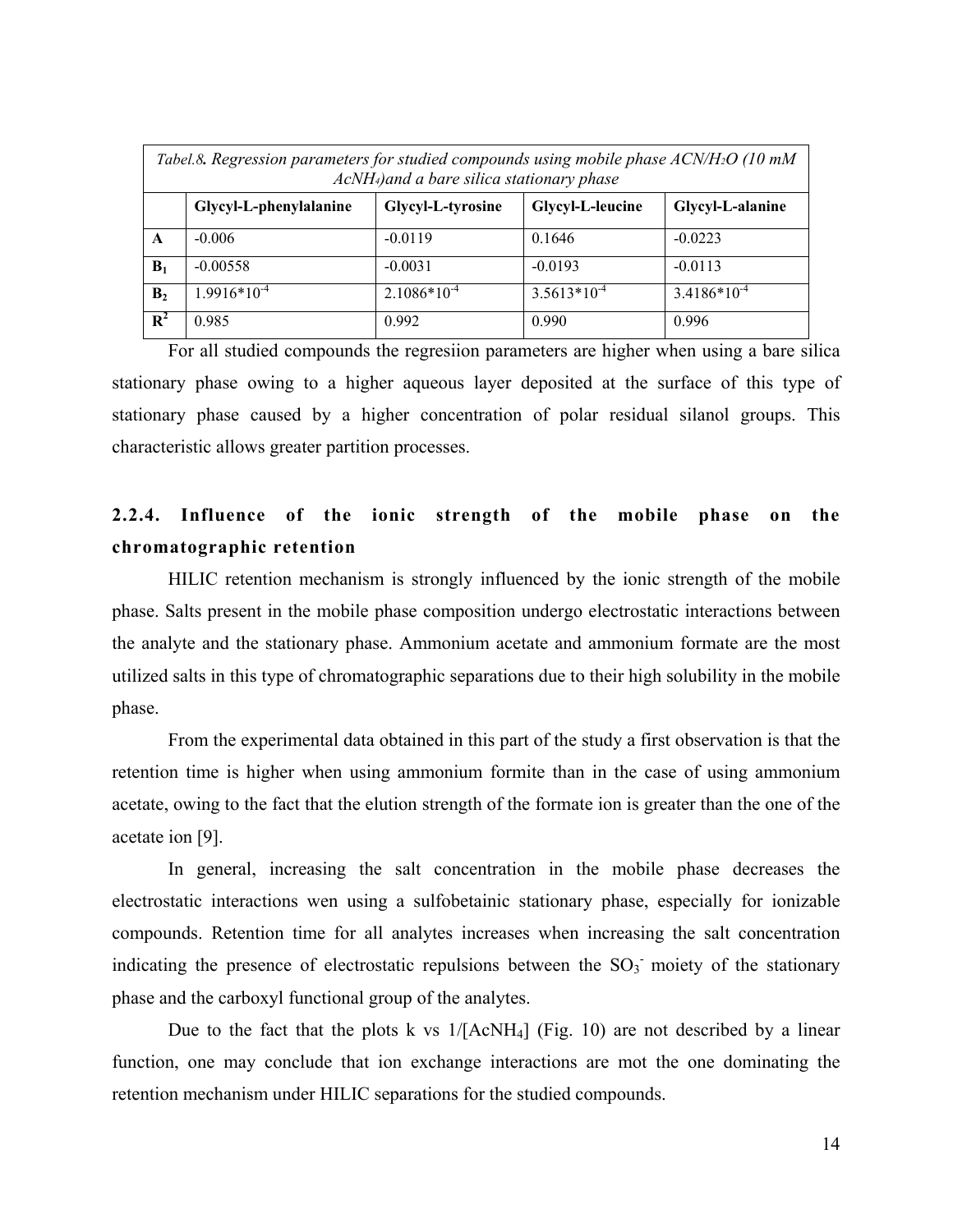

### **2.3. INFLUENCE OF TEMPERATURE ON THE RETENTION BEHAVIOUR IN HYDROPHILIC INTERACTION LIQUID CHROMATOGRAPHY**

### **2.3.3. Temperature Influence On The Retention Behavior Of Some Aminoacids In Hydrophilic Interaction Liquid Chromatography**

In HILIC separation the temperature of the stationary phase plays an important role in the retention mechanism. The relationship that links the column temperature to the retention factor in the van't Hoff equation:

$$
\ln k = -\frac{\Delta H^0}{RT} + \frac{\Delta S^0}{R} + \ln \phi \tag{6}
$$

Where  $\Delta H^0$  is the standard enthalpy for the transfer of the analyte from mobile phase to the stationary phase,  $\Delta S^0$  is standard entropy for the same partition process, R is the universal gas constant (8.314 J K<sup>-1</sup> mol<sup>-1</sup>), T is the absolute column temperature (namely t + 273.15, t being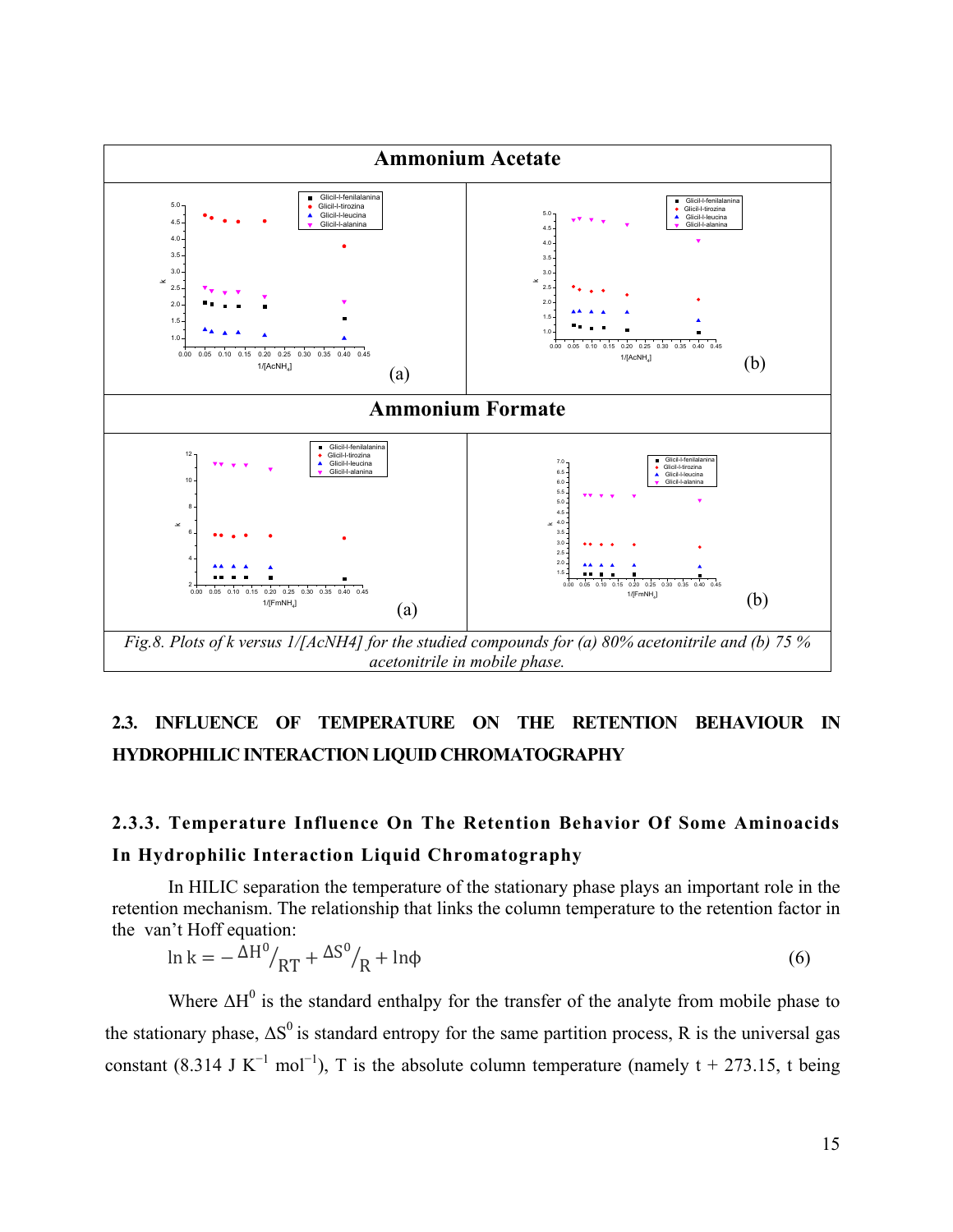column temperature in Celsius degree) and  $\phi$  represents the phase volume ratio (the volume of stationary phase to that of the mobile phase).

Even though the retention time of the studied aminoacids does not vary significantly when increasing the temperature of the stationary phase, one can observe three different trends, regardless of the organic modifier (acetonitrile or methanol) used in the mobile phase composition. The retention time decreases for phenylalanine and histidine all over the temperature range, whereas in the case of tryptophan and increase is observed. In the case of tyrosine an increase is seen between 20-30 °C, followed by a decrease in the 30-50°C temperature range, following a "U-shaped" curve similar to the study where the influence of the organic modifier of the mobile phase was observed. In all cases, retention times were lower when methanol was used as organic modifier compared to the same study using acetonitrile, according to the observations detailed in Chapter 2.1.

Ln k values, calculated for all the studied compounds were plotted against the reciprocal of the column temperature (1/T). Some of these dependences can be considered as being linear, according to the following equation:

$$
ln k = A + B \cdot 1/T \tag{7}
$$

whereas others might be considered polynomial:

$$
ln k = A + B1 \cdot 1/T + B2 \cdot (1/T)^2 \tag{8}
$$

The values of standard enthalpy change  $(\Delta H^0)$  associated with the HILIC retention process can be estimated using the values of slope (B) calculated from the linear regreesions  $(\Delta H^0 = -R \cdot B)$ . Taking this into account, in the case of tryptophan, when the mobile phase consist in 80% Acetonitrile, the calculated value of the standard enthalpy change is  $\Delta H^{\circ} = 7.050 \text{kJ/mol}$ . For the cases ΔH° has a positive value,the retention process is considered to be am endothermal one.

In Figure 9 and Tabel 9 are represented the plots and the regression parameters obtained when representing the natural logarithm of the retention factor as a function of the reciprocal of the absolute temperature of the chromatographic column using a second degree polynomial function.

The curved shape of these plots is attributed to a chromatographic retention based both on partition processes as well as some overlayed secondary interactions of adsorptive type, most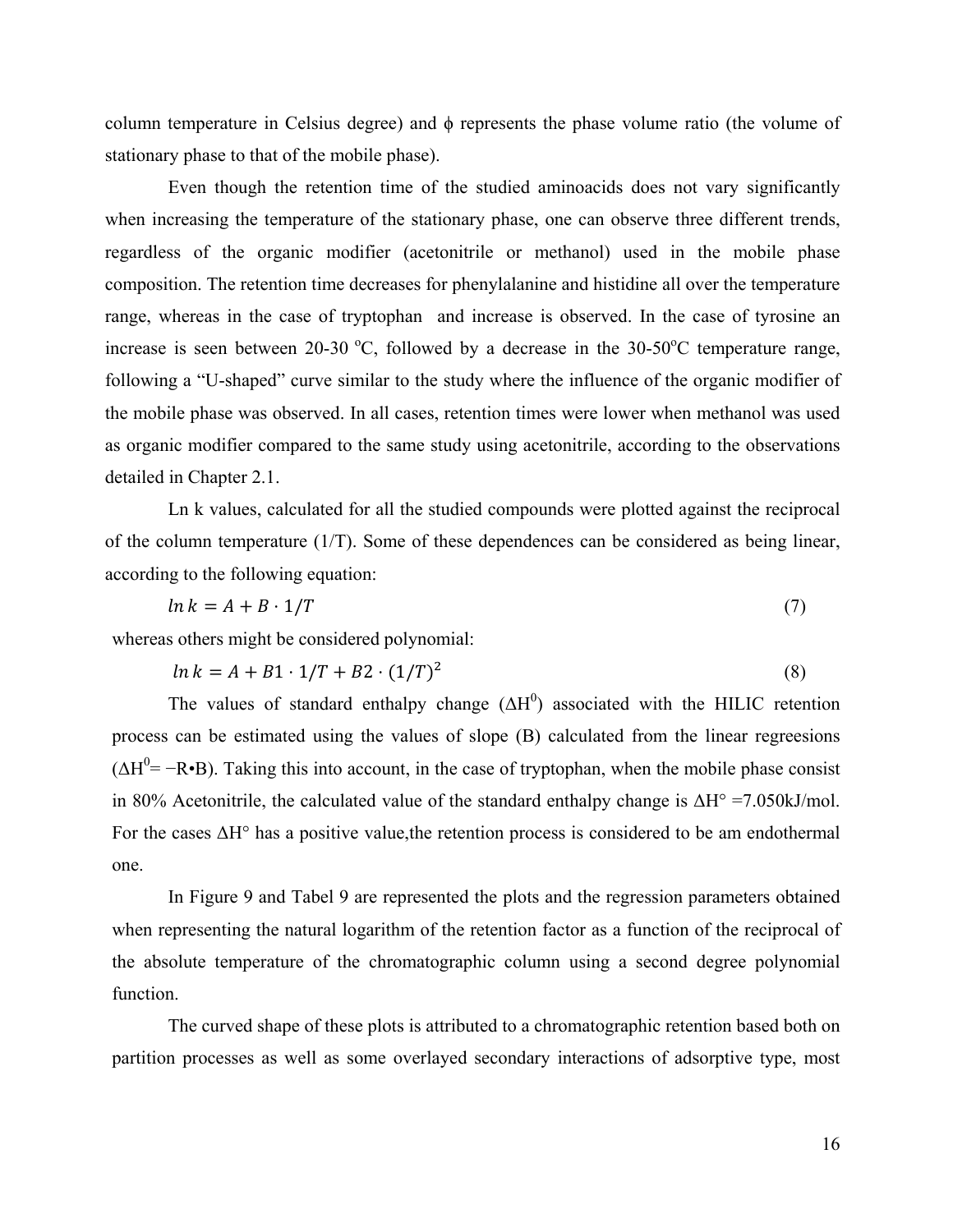

probably ionic ones [33]. Deviations from van't Hoff linearity are reported in literature for reverse phase liquid chromatography studies [15,16].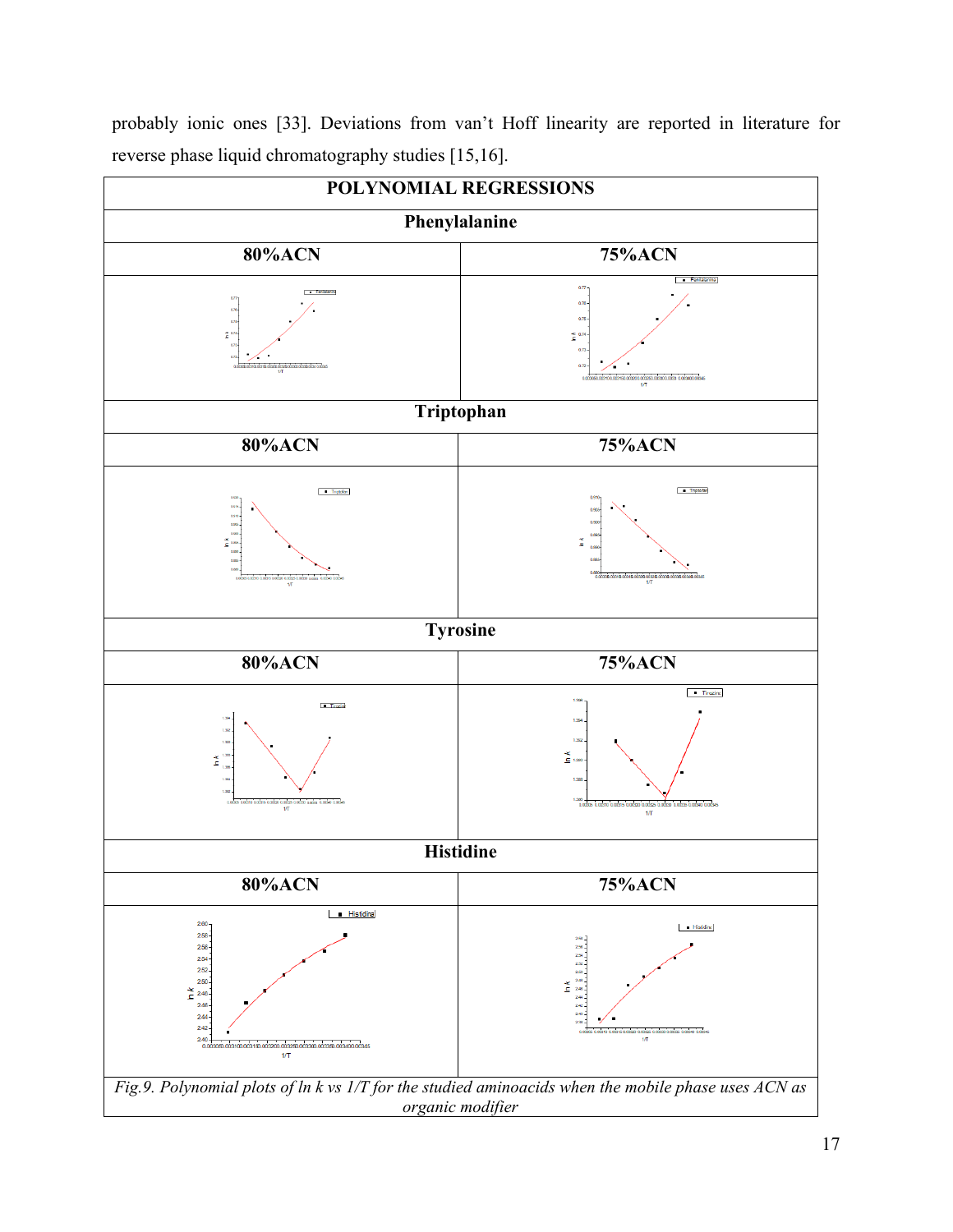|                                                                                                                                        | Tabel 9. Regression parameters obtained for the studied compounds when the stationary phase is of<br>sulfobetainic type and the mobile phase consists of 80 or 75% acetonitrile as organic |                       |                       |                       |            |                      |                    |                    |  |
|----------------------------------------------------------------------------------------------------------------------------------------|--------------------------------------------------------------------------------------------------------------------------------------------------------------------------------------------|-----------------------|-----------------------|-----------------------|------------|----------------------|--------------------|--------------------|--|
|                                                                                                                                        | Fenilalanină<br>Triptofan<br>Tirozină<br>Histidină                                                                                                                                         |                       |                       |                       |            |                      |                    |                    |  |
|                                                                                                                                        | $80\%$ ACN                                                                                                                                                                                 | 75%ACN                | $80\%$ ACN            | 75%ACN                | $80\%$ ACN | 75%ACN               | $80\%$ ACN         | 75%ACN             |  |
| A                                                                                                                                      | 5.561                                                                                                                                                                                      | 1.179                 | 3.496                 | 1.4342                |            |                      | $-6.8486$          | $-7.038$           |  |
| $B_1$                                                                                                                                  | $-3.181 \cdot 10^3$                                                                                                                                                                        | $-6.033 \cdot 10^{2}$ | $-1.478 \cdot 10^{3}$ | $-2.472 \cdot 10^{2}$ |            |                      | $5.264 \cdot 10^3$ | $5.277 \cdot 10^3$ |  |
| $2.087 \cdot 10^5$<br>$-5.211 \cdot 10^{5}$<br>$1.474 \cdot 10^{5}$<br>$-7.333 \cdot 10^{5}$<br>$0.249 \cdot 10^{5}$<br>B <sub>2</sub> |                                                                                                                                                                                            |                       |                       |                       |            | $-7.2186 \cdot 10^5$ |                    |                    |  |
| $\mathbb{R}^2$                                                                                                                         | 0.975                                                                                                                                                                                      | 0.801                 | 0.914                 | 0.935                 |            |                      | 0.983              | 0.934              |  |

Deviation from van't Hoff linearity are frequently seen in studies involving HILIC separation mechanism [34]. One possible cause might be the existence of different forms of the analyte in the mobile phase, causing different types of interactions with the polar surface of the stationary phase. For example, as seen in the case of histidine, depending on the pH of the mobile phase, multiple molecular forms might be present (Fig. 10). At a mobile phase  $pH \sim 7$ given by the  $10mM CH<sub>3</sub>COONH<sub>4</sub>$  solution used in this study, histidine can be present in two dissociated molecular forms which will interact different with the polar groups associated with the stationary phase.



The second part of this study followed the influence of the temperature on retention behavior of hidtidine under HILIC mechanism when using a chromatographic column filled with a bare silica stationary phase when the mobile phase contained 75% acetonitrile as organic modifier and a 10mM ammonium acetate solution as aqueous component. Even though the retention behavior follows the same trend, experimental data underline the fact that the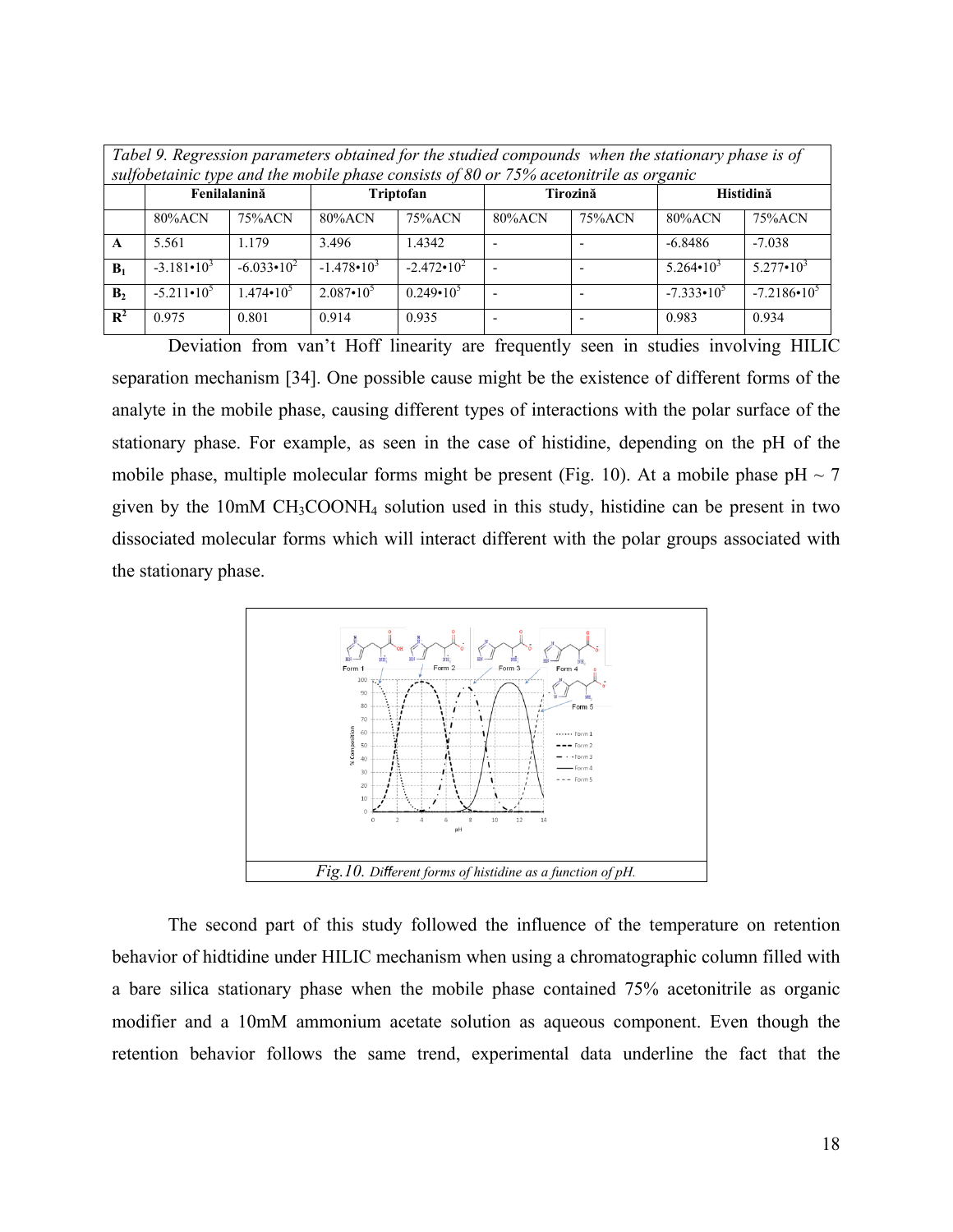interactions between the analyte and this kind of stationary phase are stronger than in the case when using a sulfobetainic stationary phase.

### **2.3.4. Temperature Influence On The Retention Behavior Of Some Dipeptides In Hydrophilic Interaction Liquid Chromatography**

For all the studied compounds a decrease in the chromatographic retention is observed when increasing the temperature of the chromatographic column. This behavior is considered to be a clasic one for HILIC mechanism, indicating that the transfer process of the analytes between the mobile and the stationary phase is an exotermal one, favored by low temperatures of the chromatographic column [9].

When the plots ln k vs  $1/T$  can be assigned to a liniar function, the retention mechanism is owed to the partition of the analytes between the mobile phase rich in organic modifier and the aqueous layer found at the surafec of the stationary phase [6]. This situation was found in the case of glycyl-L-phenylalanine when the mobile phase contained 80% organic modifier(acetonitrile) and also in the case of glycyl-L-leucine for 75% organic modifier in the mobile phase. The calculated values of  $\Delta H^0$ , were -9.926 kJ/mol in the case of glycyl-Lphenylalanine and -8.837 kJ/mol in the case og glycyl-L-leucine.

The plots ln k vs 1/T described by a liniar mathematical function were characterized by values of  $\mathbb{R}^2$  higher than 0.99 for glycyl-L-phenylalanine and glycyl-L-leucine when the mobile phase used 80% organic modifier and for glycyl-L-leucine and glycyl-L-tyrosine when using 75% organic modifier in the mobile phase composition.

For the other studied cases, the correlation coefficients were better when data was fitted based on a second degree polynomial function, indicatind that the retention mechanism is influenced by electrostatic attractions between the functional groups of the analyte and those of the stationary phase.

Another part of this study followed the retention mechanism of the proposed dipeptides when using a stationary phase characterized by particles of 3,5 μm in diameter. For all studied compounds the retention times were lower but the chromatographic behavior was the same.

For comparison, the influence of the temperature of the chromatographic column was studied for a bare silica stationary phase. The retention times were higher for all studied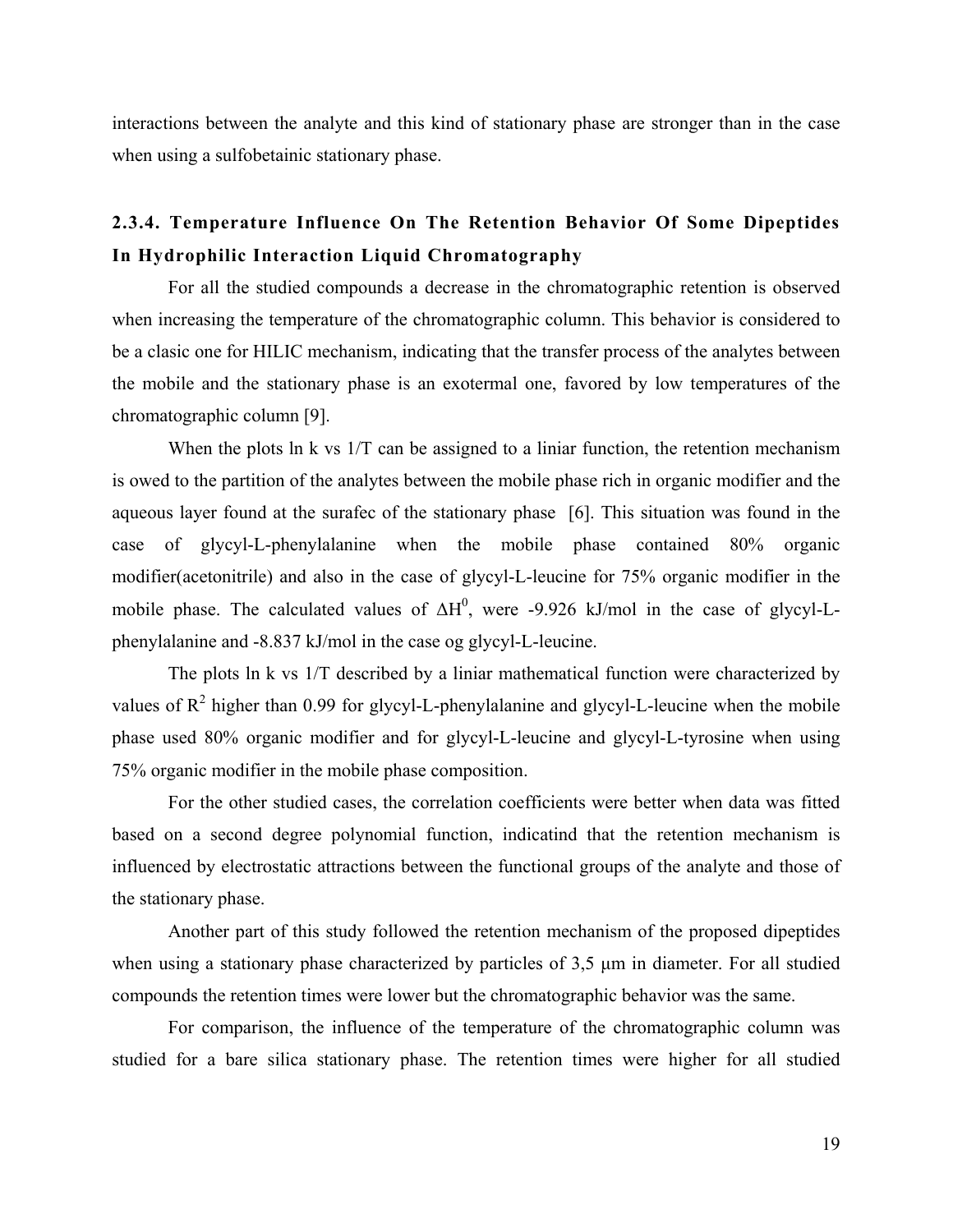compounds, due to the fact that the morphology of the water layer at the surface of this stationary phase facilitates the interactions with the analytes [35].

### **2.3.5. Temperature Influence On The Retention Behavior Of Some Polar Compounds In Hydrophilic Interaction Liquid Chromatography**

| Table 10. $pK_a$ , log $K_{ow}$ , log D (pH=6), $\mu$ , Sw values and charge /atom distribution for the studied aminoacids |                                                             |                 |                      |                 |                     |                                                                                                                                      |
|----------------------------------------------------------------------------------------------------------------------------|-------------------------------------------------------------|-----------------|----------------------|-----------------|---------------------|--------------------------------------------------------------------------------------------------------------------------------------|
| Compound                                                                                                                   | $pK_a$                                                      | log<br>$K_{ow}$ | D<br>log<br>$(pH=6)$ | μ<br><b>(D)</b> | <b>Sw</b><br>(mg/L) | Charge/atom                                                                                                                          |
| Dopamine                                                                                                                   | NH <sub>227</sub><br>12.93                                  | 0.78            | $-2.17$              | 2.91            | 1000000             | $0,01$ HO<br>NH <sub>2</sub><br>0.17<br>0,01HO<br>0.33                                                                               |
| <b>Noradrenaline</b>                                                                                                       | 1.1188<br>H <sub>12.65</sub>                                | $-1.1$          | $-2.90$              | 2.06            | 1000000             | $\frac{-0.52}{\bigcap H}$<br>0.11<br>$NH_2$ <sub>-0,63</sub><br>0.17<br>$-0,08$<br>0,02<br>$H_{0,01}^{HO}$<br>5.02<br>$_{0.01}^{OH}$ |
| <b>Ascorbic Acid</b>                                                                                                       | 12名<br>$15.97$ HO<br>$H_O$ <sup>MO</sup><br>$O_{11.19}^{H}$ | $-1.91$         | $-3.75$              | 5.49            | 1000000             | $\overset{0.68}{CH}_3$<br>0,15<br>$^{0,68}_{H_3C}$<br>$0^{0,14}$<br>$O_{0,01}^{O}$<br>$^{HO}_{0.01}$                                 |

When the mobile phase is rich in organic modifier, the retention mechanism of the studied compounds is mostly one of hydrophilic partition of the analytes between the mobile phase and the aqueous layer at the surface stationary phase. But for the case of dopamine and noradrenaline when the mobile phase uses 80% organic modifier and noradrenaline when the mobile phase uses 75% organic modifier the retention times are found to follow a descending tendency when the temperature of the chromatographic column increases, indicating a exothermal process, usually associated with partition [34]. Deviations from this behavior are also observed as a result of possible electrostatic attractions between the animo functional group of the analytes and the sulfonate group of the sulfobetainic stationary phase [36]. The same chromatographic behaviour was seen both when the particles of the stationary phase were 5µm or 3.5 µm in diameter.

Only in the case of noradrenaline when the mobile phase used 75% acetonitrile as organic modifier the calculated values of  $R^2$  for the ln k vs 1/T plots were higher that 0.99. for these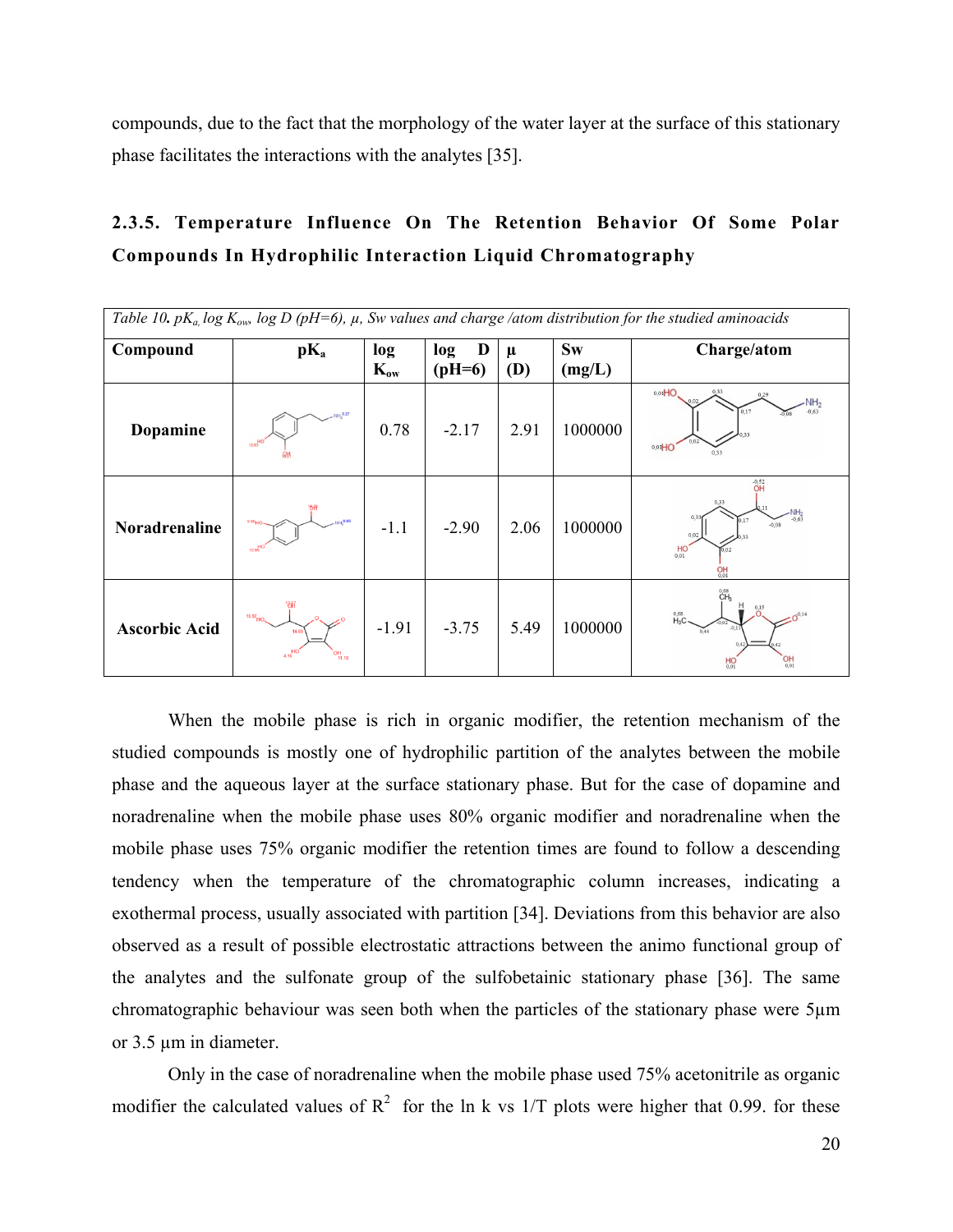situations the calculated values of  $\Delta H^0$  were -3.326 kJ/mol(for the stationary phase with particle diameter of 5µm) and -2.507 kJ/mol (for the stationary phase with particle diameter of 3.5µm), indicating an exothermal process.

When the same date are fitted using a second degree polynomial function,  $R^2$  values increase, indicating once again the existence of supplementary interactions between the analytes and the stationary phase.

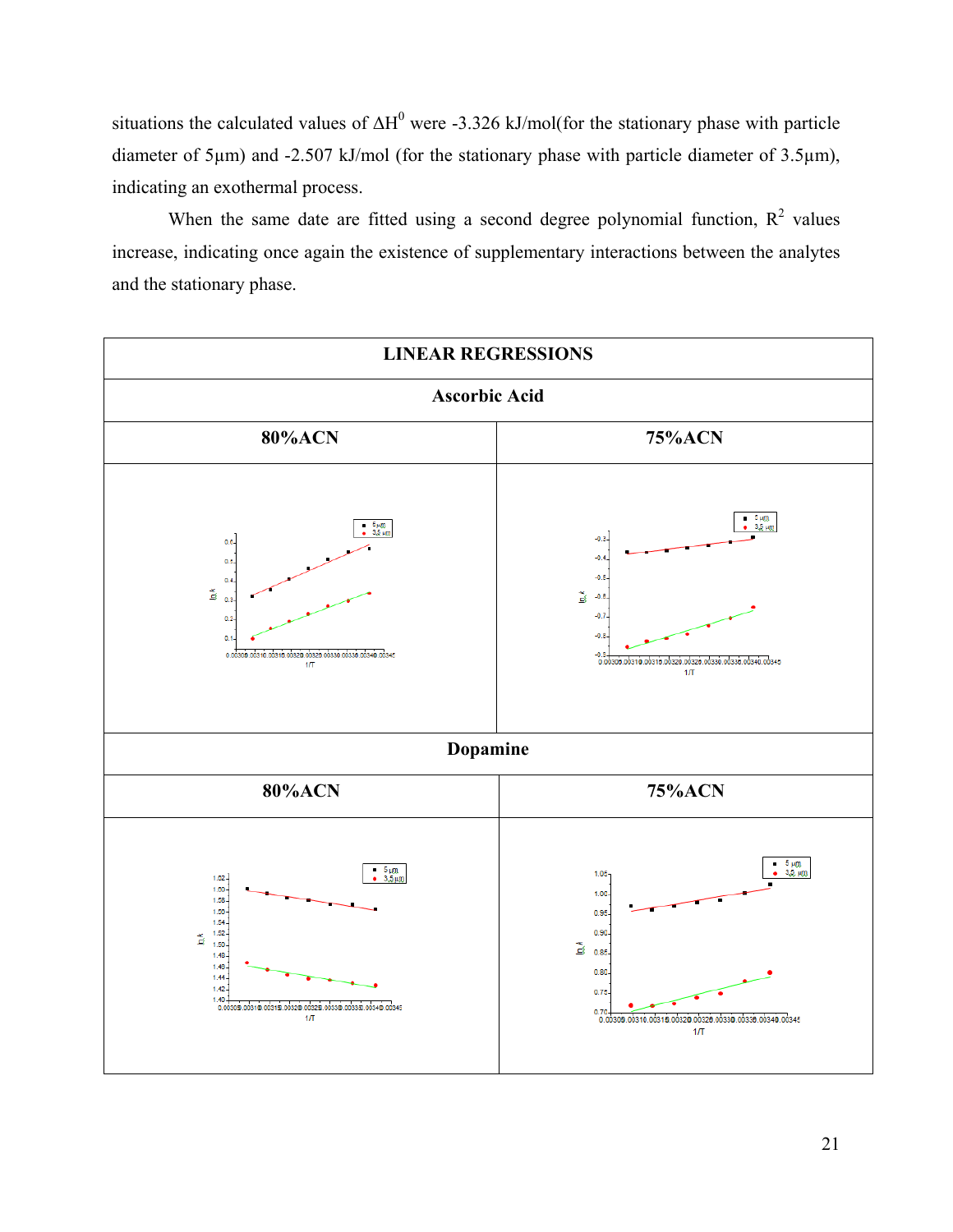

*modifier*

For comparison, acetonitrile was replaced by methanol in the mobile phase composition. As expected, the retention times were lower for all studied compounds [37]. The retention time of ascorbic acid decreased below the dead time of the chromatographic column, due tomits ability to form hydrogen bonds with the mobile phase, causing very low interactions with the stationary phase [23]. For dopamine and noradrenaline, retention times decrease, stregthening the fact that these analytes are more likely subjected to partition mechanisms between the mobile phase and the aqueous layer at the surface of the stationary phase. The presence of secondary interactions is pointed out by values of the  $R^2$  coefficients when plotting ln k vs 1/T using a second degree polynomial function.

## **2.4. INFLUENCE OF THE SAMPLE SOLVENT AND INJECTION VOLUME ON THE CHROMATOGRAPHIC PARAMETERS IN HYDROPHOBIC INTERACTION LIQUID CHROMATOGRAPHY USING A SULFOBETAINIC STATIONARY PHASE**

For the study of the injection volume influence on the retention behaviour under the ZIC-HILIC mechanism, glycyl-L-leucine and glycyl-L-alanine were studied as model compounds.

In the first part of the study the sample solvent is identical to the mobile phase, being comprised of 80% acetonitrile as organic modifier and a solution of ammonium acetate in diffrent concentrations (2.5, 5, 10, 20, 25 mM) as aqueous phase. As seen in Figure 12, the retention time, peak efficiency an chromatographic peak symmetry of the studied compounds do not vary in a significant manner when increasing the injection volume between 1 and 20 μl, even though the chromatographic parameters are better in the case of the last eluted parameter, glycyl-L-alanine.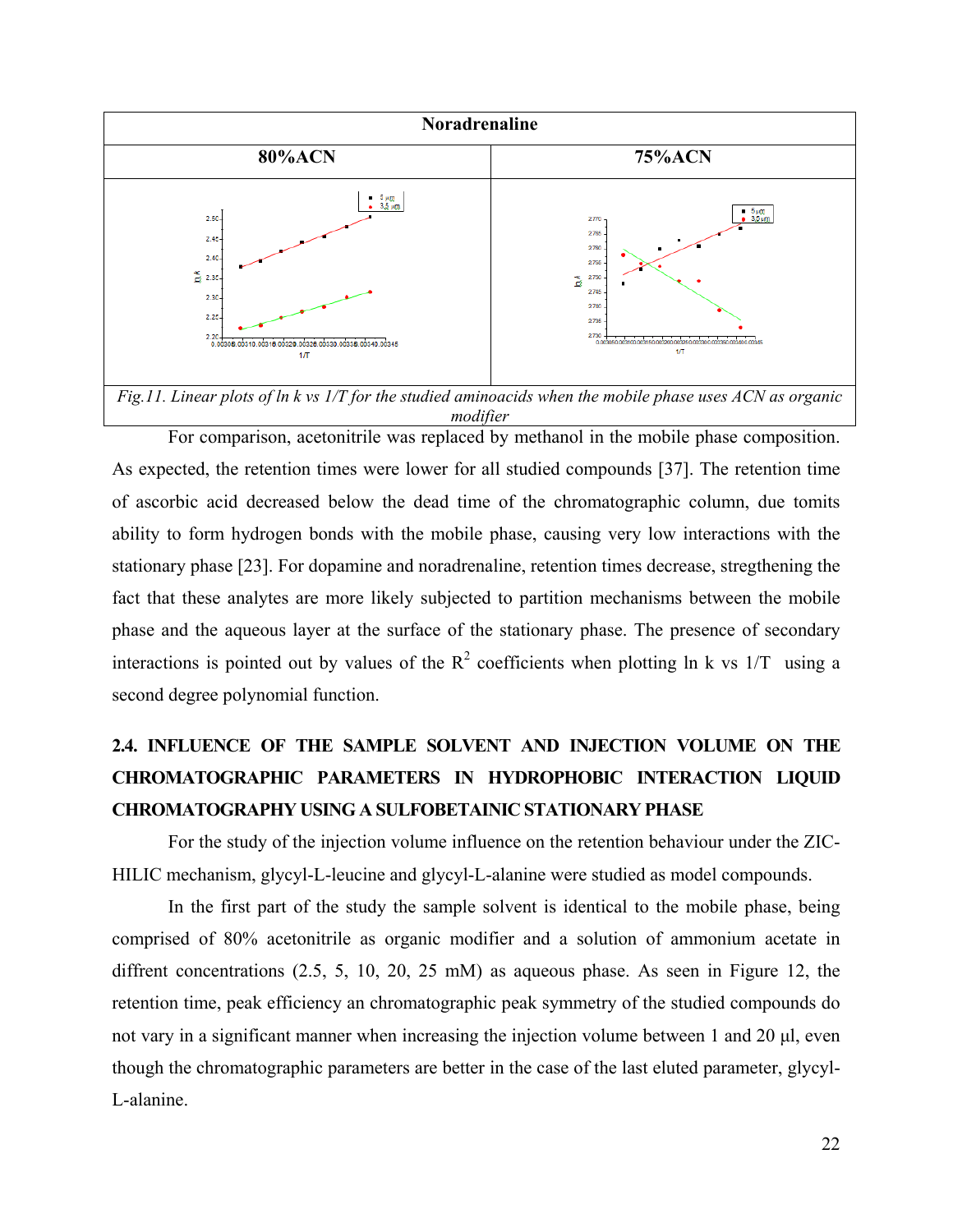

The role of the added salt to the mobile phase is to supress the strong interactions of injected analyte with the stationary phase functional groups. Equations (9) and (10) present the competitive equilibriums that take place between the salts in the mobile phase, the stationary phase and the analytes. Salts are following a dissociation process, supressing the interactions between the functional groups of the analyte and the functional groups of the stationary phase, having as a result the improvement of the chromatographic shapes.

$$
(X^+Y^-) + Silica - A^+B^- \leftrightarrow Silica - A^+Y^- - B^-X^+ \tag{9}
$$

$$
Analyte^{\pm} + Silica - A^{+}B^{-} \leftrightarrow Silica - A^{+} - B^{-}(Analyte^{\pm})
$$
\n
$$
(10)
$$

If the salt concentration is very low, it is possible that the electrostatic interactions between the molecule of the analytes and the functional groups of the stationary phase not to be sufficiently suppressed, whereas in the opprosite case (of higher salt concentration) it is possible for miscibility mismatches between the organic and the aqueous components of the mobile phase to occure [38]. Following this reason, the optimal value of ammonium acetate to be added to the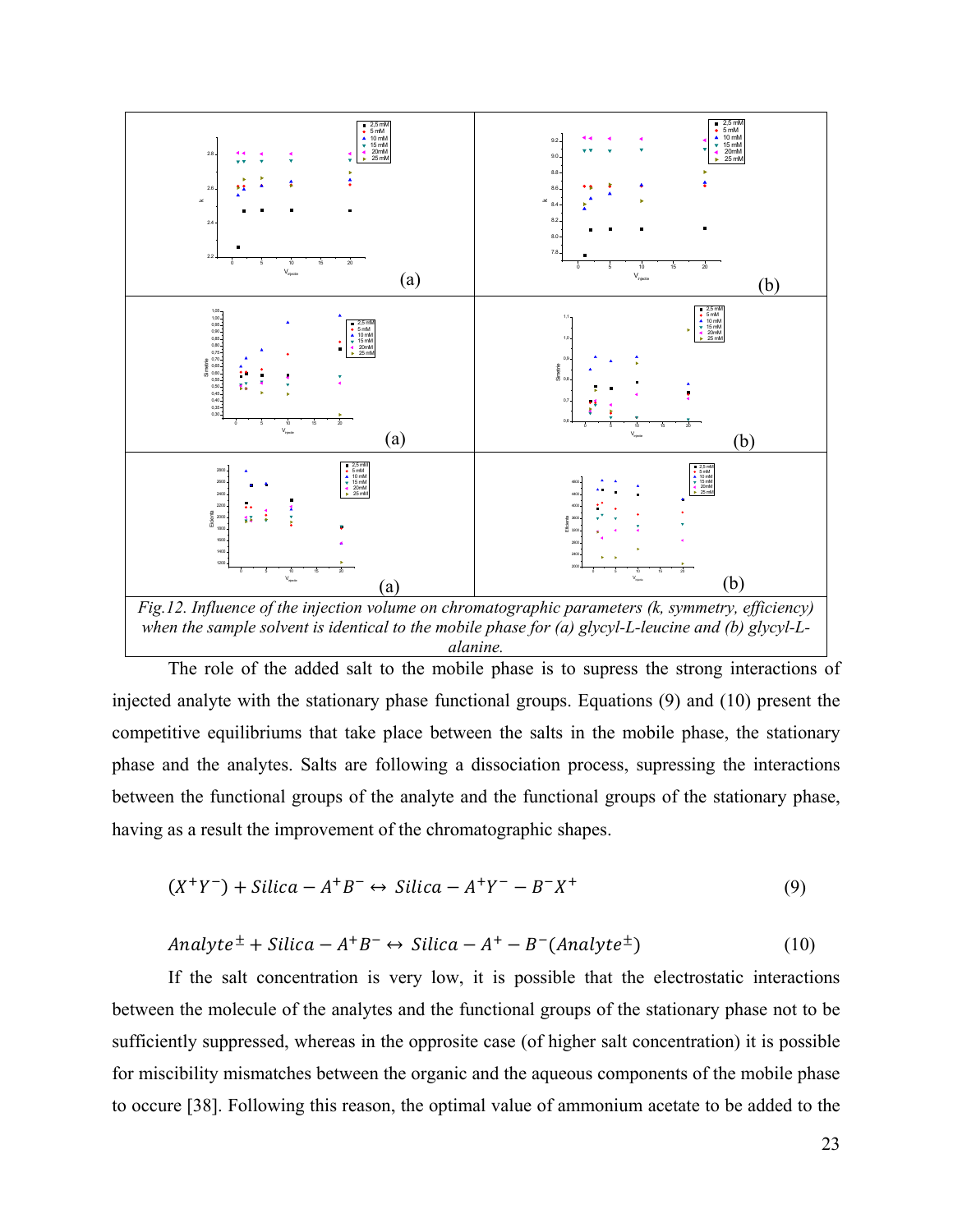aqueous compoment of the mabile phase was chosen to be 10 mM, in accordance to the values reported in other literature studies.



In the second part of this chapter, the sample solvent was different form the mobile phase composition (80% acetonitrile and 20% aqueous solution of ammonium acetate 20mM). Sample solvent consisted in 80% ACN and 20% ammonium acetate aqueous solution of different concentrations (2.5, 5, 10, 20 mM).

Chromatographic parameters (retention factor, peak efficiency and peak symmetry) for the second eluted analyte, glycyl-L-alanine are not affected by the variation of salts concentration in the composition of the sample solvent. As seen in Figure 13, in the case of glycy-L-leucine a negative peak is observed when the concentration of salts in the sample solvent increases, having as a consequence poor values for peak efficiency and symmetry when increasing the injected volume of the analyte in the chromatographic column. This observation leads to the conclusion that the equilibriums at which the analyte participates within the chromatographic system under HILIC mechanism are more sensible to the increase in the injection volume rather than to the sample solvent composition.

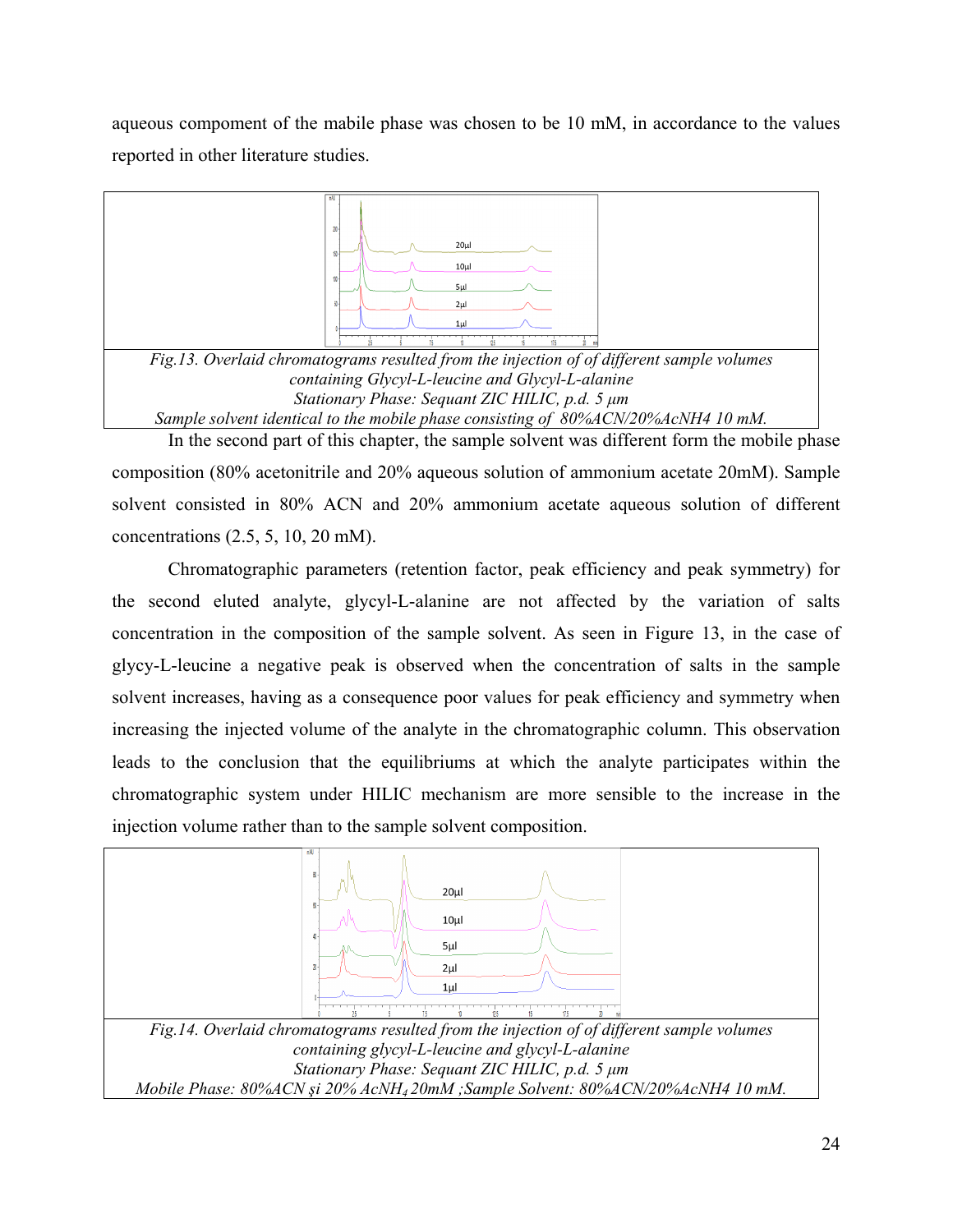#### **2.5. GENERAL REMARKS**

In the experimental part of the thesis "Retention Behaviour Of Compounds With Biochemical Importance Using Hydrophilic Interaction Liquid Chromatography", the influence of chromatographic parameters on the retention of polar analytes using liquid chromatography based of hydrophilic interactions mechanism was studied.

For two classes of compounds: amino acids (tyrosine, histidine, phenylalanine and tryptophan) and dipeptides (glycyl-L-phenylalanine, glycyl-L-leucine, glycyl-L-tyrosine, and glycyl-L-alanine) the effects of the mobile phase composition (organic modifier concentration and ionic strength) and chromatographic column temperature were studied. For the ascorbic acid, dopamine and noradrenaline the influence the temperature of the chromatographic column was observed. The influence of the sample solvent and the injected volume was studied for glycyl-Lleucine and g lycyl-L-alanine. The mobile phase contained acetonitrile or methanol as an organic modifier, and ammonium acetate and ammonium formate as salts added to the aqueous component of the mobile phase. The stationary phase was bare silica, or silica modified with a sulfobetainic ligand (which contains) a positive charged quaternary ammonium group and a sulfonate group with a negative charge at the distal end of the ligand attached to the silicagel surface.

Regarding the mobile phase organic modifier`s influence, favorable results were obtained for amino acids and dipeptides when using acetonitrile, rather than methanol. The graphical representation of the retention factor`s decimal logarithm against the organic modifier`s concentration led to "U-shaped" curves which points to a mixed retention mechanism, dominated by the hydrophilic partition of the analyzed compounds between the aqueous layer at the surface of the stationary phase and the mobile phase volume, especially when the ladder one contains a high percentage of organic modifier. Attraction or repulsion interactions of electrostatic type between the analyzed compound and the stationary phase overlap this process, as reported in the literature.

Supression of the electrostatic interaction was proved to occur when the salt concentration added to the mobile phase is increased, both for high and low concentrations of organic modifiers in the mobile phase composition. The comparative study of acetate and formate ions added to the mobile phase proves that chromatographic retention is influenced more by the concentration of salts added, rather then their kind.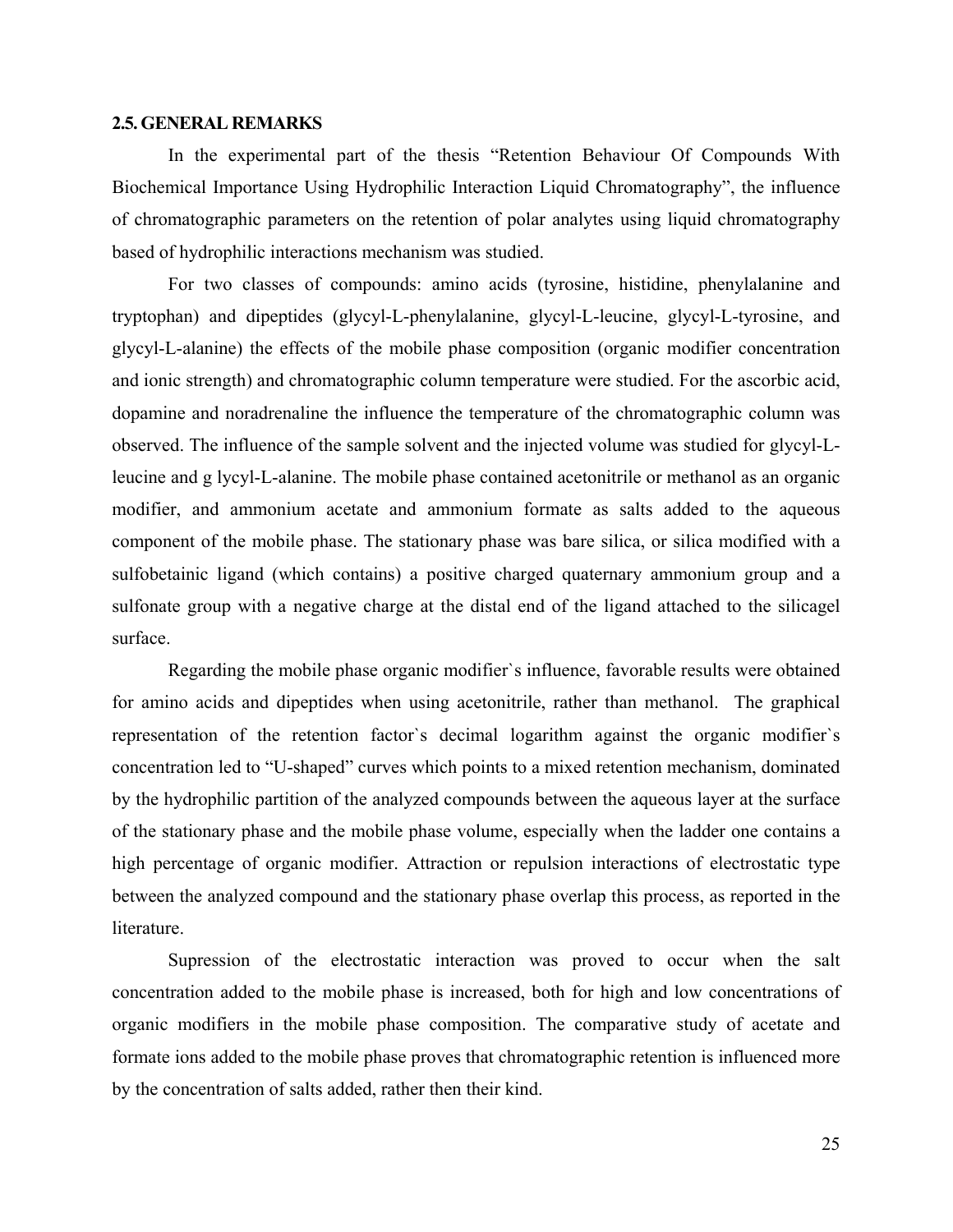Also, an extensive study of the temperature influence in hydrophobic interaction mechanism was conducted. For most compounds, the retention time decreased with the increase of the temperature, regardless of the kind of stationary phase or composition of the mobile phase. This points to the fact that the transfer process of the analytes from the mobile phase to the aqueous layer of the stationary phase is governed by partition. Deviations from the van't Hoff liniarity were caused by possible interactions between the analytes and the stationary phase, overlapped to the partition mechanism.

The attempt to correlate chromatographic retention in ZIC-HILIC mechanism with certain molecular descriptors (log Kow, log D sau  $\mu$ ) of the analyzed compounds did not yield acceptable results due to their high diversity.

Because of the unfavorable shapes of the chromatographic peak symmetry and efficiency values found, a study of the influence of sample solvent and volume injected in the chromatographic column was proposed. When the samples solvent was identical to the mobile phase in terms of composition, favorable result were obtained for injection volumes of up to 20μL. If the samples solvent was different to the mobile phase composition, influences on the first eluded compound retention can occur, and more so for medium injection volumes (up to 20μL). For this reason, it is recommended that if large injection volumes are needed, the samples solvent be identical or as close as possible to the mobile phase. If not possible, the injection volume used for chromatographic separation should be as low as possible.

To conclude, for the analyzed compounds, when using hydrophilic interaction liquid chromatography separations, two kinds of retention mechanisms overlap: the analytes partition between the aqueous layer at the surface of the stationary phase and the mobile phase volume, and electrostatic interactions or hydrogen bonds between the compounds of interest and the mobile or stationary phases.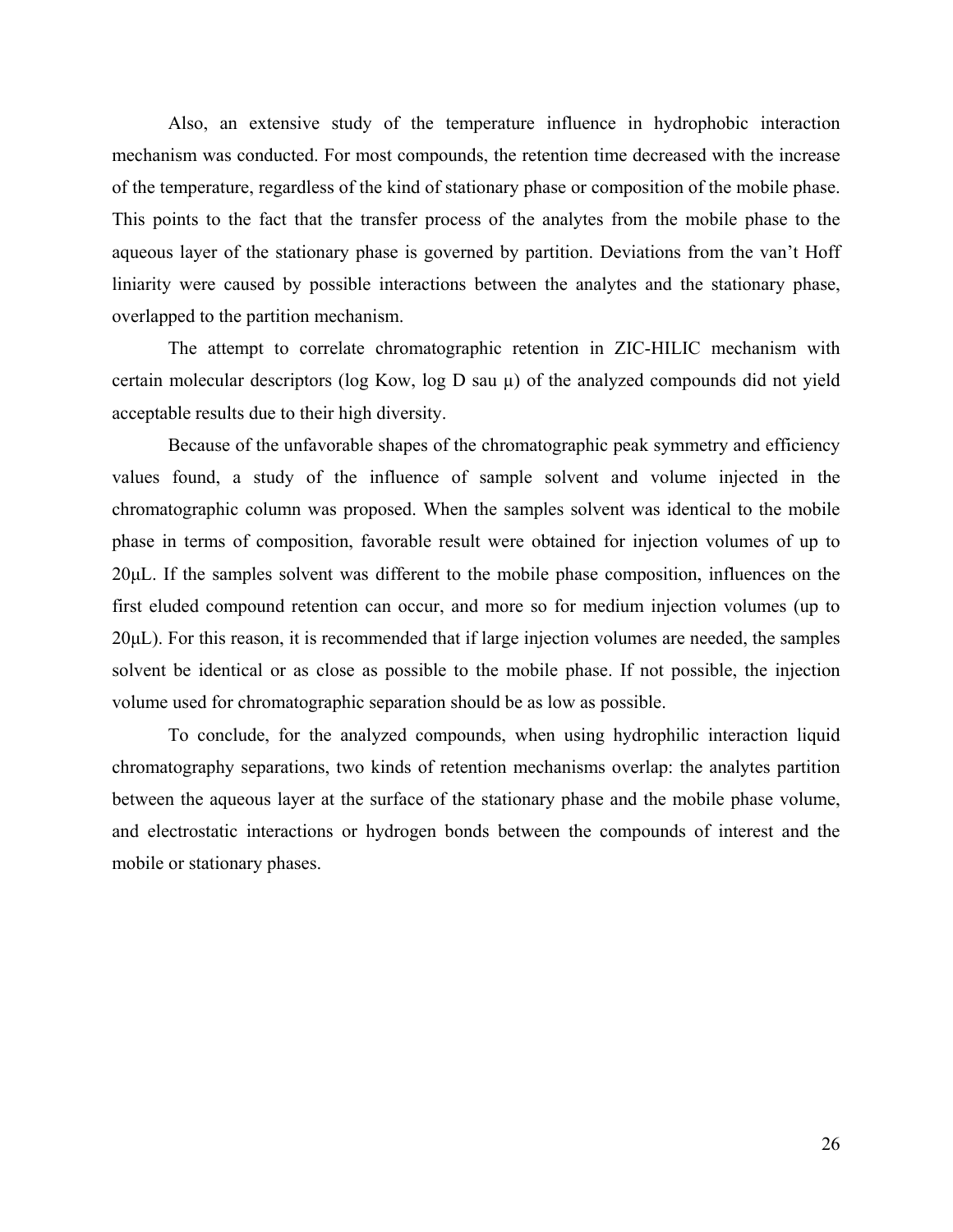#### **PUBLISHED ARTICLES**

E. Bacalum, **M.A. Tănase**, M. Cheregi, H.Y. Aboul-Enein, V. David, Retention Mechanism In Zwitterionic Hydrophilic Interaction Liquid Chromatography (ZIC-HILIC) Studied For Highly Polar Compounds Under Different Elution Conditions, Revue Roumain de Chimie, 61, (2016), ,531-539.

http://revroum.lew.ro/wp[-content/uploads/2016/06/Art%2008.pdf](http://revroum.lew.ro/wp-content/uploads/2016/06/Art%2008.pdf)

**M.A Tănase**, E. Bacalum, V. David, Variability Of Temperature Dependences Of The Retention Of Strongly Polar Compounds Under ZIC-HILIC Liquid Chromatographic Mechanism, Separation Science Plus, 2, (2019), 12-17.

<https://onlinelibrary.wiley.com/doi/epdf/10.1002/sscp.201800144>

**M. Tănase,** A-C. Soare, V. David, S. Moldoveanu, Sources Of Non-Linear Van't Hoff Temperature Dependence In High-Performance Liquid Chromatography, ACS Omega, 4, (2019), 19808–19817.

<https://pubs.acs.org/doi/full/10.1021/acsomega.9b02689>

**M. Tănase**; V. David, Influence Of The Injected Sample Composition On The Retention Parameters Of Polar Compounds Under ZIC-HILIC Mechanism In Liquid Chromatography, Revue Roumain de Chimie, 64, (2019), 1037-1041.

http://revroum.lew.ro/wp[-content/uploads/2019/12/Art%2003.pdf](http://revroum.lew.ro/wp-content/uploads/2019/12/Art%2003.pdf)

#### **SCIENTIFIC CONFERENCES**

**M.A Tănase**, M.C. Cheregi, I.G. David, V. David, Retention Studies For Various Peptides In Liquid Chromatography Based On Hydrophilic Interaction Mechanism, Conferința Internațională "CHIMIA", 24-26 mai 2018, Constanța, Romania

**M.A Tănase**, V. David, Studiu termodinamic pentru mecanismul de separare ZIC HILIC în HPLC aplicat unor compuși de importanță biochimică, Sesiunea de Comunicări Științifice, ediția a XIV-a,25-26 mai 2018, București, România

**M.A Tănase**, M.C. Cheregi, I.G. David, V. David, Comparison Of Retention Behaviour Of Some Amino-Acids And Their Peptides On Two Different Columns, Under HILIC And ZIC-HILIC Mechanisms, Conferința națională de chimie, ediția a XXXV-a, 2-5 octombrie 2018, Călimanești –Căciulata, Vâlcea, România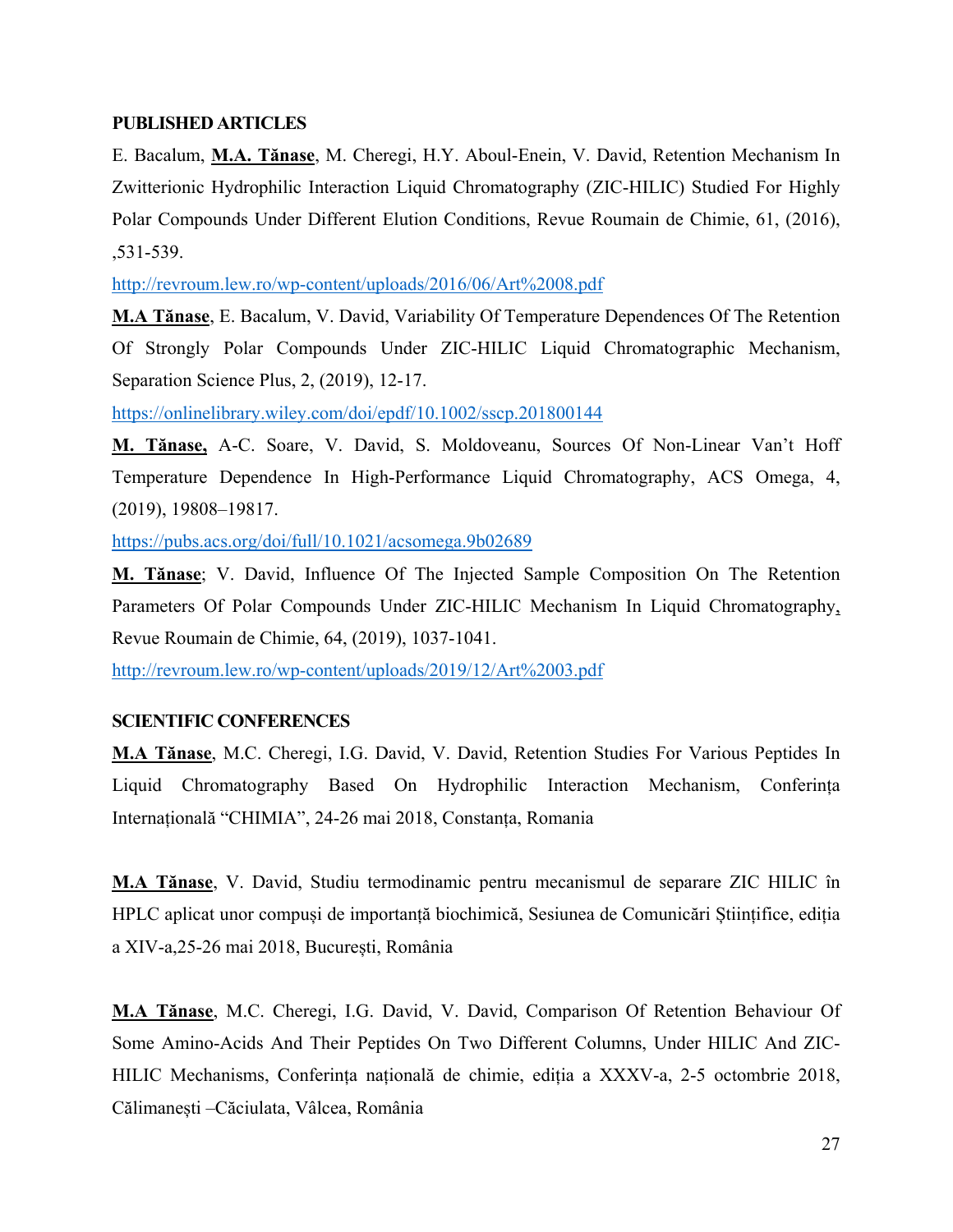#### **SELECTIVE BIBLIOGRAPHY**

- [1] Y. Guo, S. Gaiki, Retention and selectivity of stationary phases for hydrophilic interaction chromatography, Journal of Chromatography A. 1218 (2011) 5920–5938. https://doi.org/10.1016/j.chroma.2011.06.052.
- [2] B. Buszewski, S. Noga, Hydrophilic interaction liquid chromatography (HILIC)--a powerful separation technique, Anal Bioanal Chem. 402 (2012) 231–247. https://doi.org/10.1007/s00216-011-5308-5.
- [3] P. Hemström, K. Irgum, Hydrophilic interaction chromatography, Journal of Separation Science. 29 (2006) 1784–1821. https://doi.org/10.1002/jssc.200600199.
- [4] A.J. Alpert, Hydrophilic-interaction chromatography for the separation of peptides, nucleic acids and other polar compounds, Journal of Chromatography A. 499 (1990) 177–196. https://doi.org/10.1016/s0021-9673(00)96972-3.
- [5] D.V. McCalley, Study of the selectivity, retention mechanisms and performance of alternative silica-based stationary phases for separation of ionised solutes in hydrophilic interaction chromatography, Journal of Chromatography A. 1217 (2010) 3408–3417. https://doi.org/10.1016/j.chroma.2010.03.011.
- [6] R.-I. Chirita, C. West, A.-L. Finaru, C. Elfakir, Approach to hydrophilic interaction chromatography column selection: Application to neurotransmitters analysis, Journal of Chromatography A. 1217 (2010) 3091–3104. https://doi.org/10.1016/j.chroma.2010.03.001.
- [7] G. Greco, T. Letzel, Main Interactions and Influences of the Chromatographic Parameters in HILIC Separations, Journal of Chromatographic Science. 51 (2013) 684–693. https://doi.org/10.1093/chromsci/bmt015.
- [8] M. Liu, J. Ostovic, E.X. Chen, N. Cauchon, Hydrophilic interaction liquid chromatography with alcohol as a weak eluent, Journal of Chromatography A. 1216 (2009) 2362–2370. https://doi.org/10.1016/j.chroma.2009.01.012.
- [9] Y. Guo, S. Gaiki, Retention behavior of small polar compounds on polar stationary phases in hydrophilic interaction chromatography, Journal of Chromatography A. 1074 (2005) 71–80. https://doi.org/10.1016/j.chroma.2005.03.058.
- [10] P. Jandera, Stationary and mobile phases in hydrophilic interaction chromatography: a review, Analytica Chimica Acta. 692 (2011) 1–25. https://doi.org/10.1016/j.aca.2011.02.047.
- [11] J. Soukup, P. Jandera, Hydrosilated silica-based columns: The effects of mobile phase and temperature on dual hydrophilic-reversed-phase separation mechanism of phenolic acids, Journal of Chromatography A. 1228 (2012) 125–134. https://doi.org/10.1016/j.chroma.2011.06.077.
- [12] Y. Guo, S. Srinivasan, S. Gaiki, Investigating the Effect of Chromatographic Conditions on Retention of Organic Acids in Hydrophilic Interaction Chromatography Using a Design of Experiment, Chromatographia. 66 (2007) 223–229. https://doi.org/10.1365/s10337-007- 0264-0.
- [13] L.R. Snyder, Introduction to Modern Liquid Chromatography, 3rd ed, Journal of the American Chemical Society. 132 (2010) 9220–9220. https://doi.org/10.1021/ja104156b.
- [14] G. Subramanian, ed., A practical approach to chiral separations by liquid chromatography, VCH, Weinheim ; New York, 1994.
- [15] T. Galaon, V. David, Deviation from van't Hoff dependence in RP-LC induced by tautomeric interconversion observed for four compounds, Journal of Separation Science. 34 (2011) 1423–1428. https://doi.org/10.1002/jssc.201100029.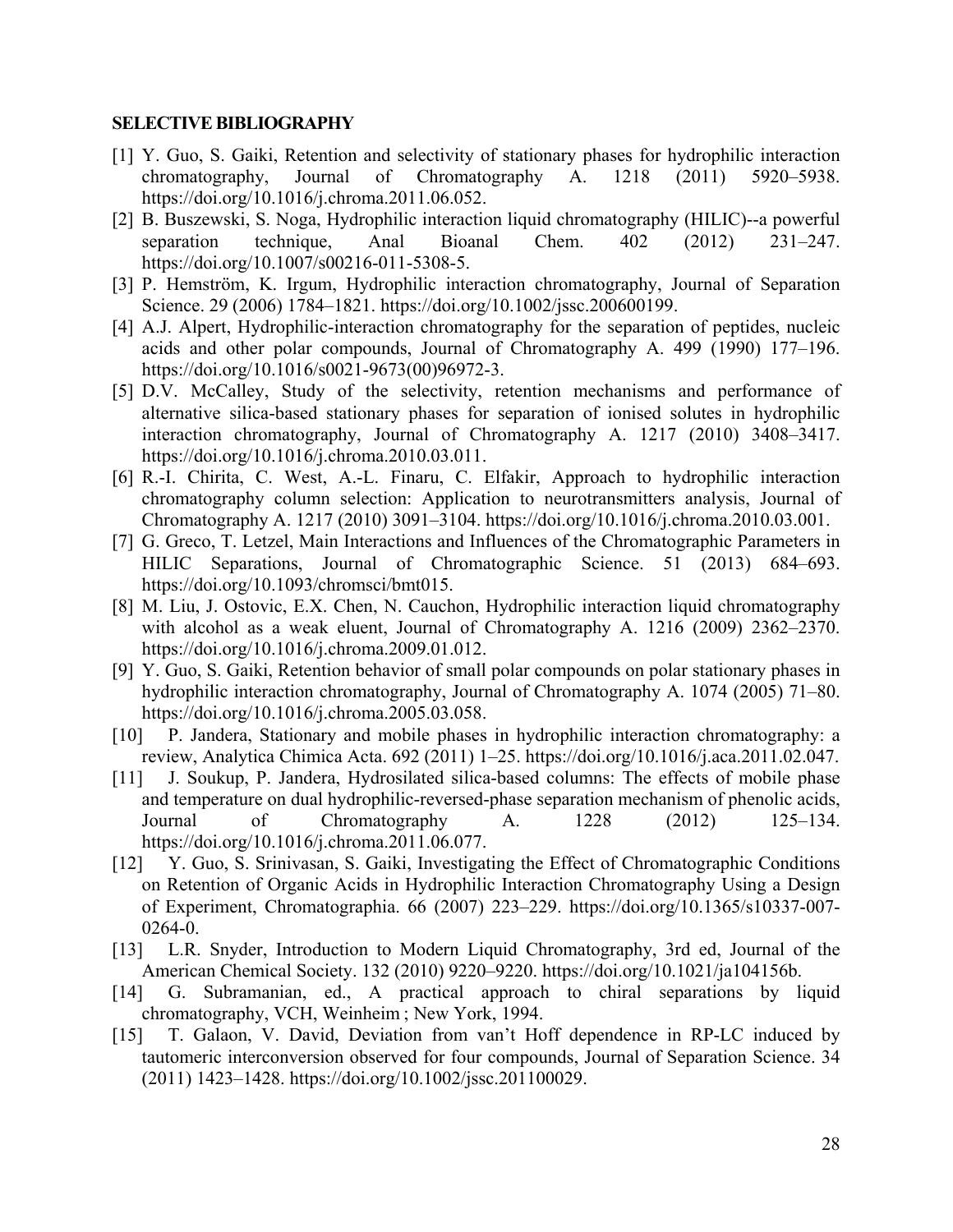- [16] T. Galaon, D.-F. Anghel, V. David, H.Y. Aboul-Enein, Unusual Temperature-Retention Dependences Observed for Several Benzodiazepines in RP-HPLC Using Different Mobile Phase Compositions, Chromatographia. 76 (2013) 1623–1630. https://doi.org/10.1007/s10337-013-2540-5.
- [17] A.J. Alpert, M. Shukla, A.K. Shukla, L.R. Zieske, S.W. Yuen, M.A.J. Ferguson, A. Mehlert, M. Pauly, R. Orlando, Hydrophilic-interaction chromatography of complex carbohydrates, Journal of Chromatography A. 676 (1994) 191–202. https://doi.org/10.1016/0021-9673(94)00467-6.
- [18] S.C. Churms, Recent progress in carbohydrate separation by high-performance liquid chromatography based on size exclusion, Journal of Chromatography A. 720 (1996) 151– 166. https://doi.org/10.1016/0021-9673(95)00305-3.
- [19] T. Yoshida, Peptide separation by Hydrophilic-Interaction Chromatography: a review, Journal of Biochemical and Biophysical Methods. 60 (2004) 265–280. https://doi.org/10.1016/j.jbbm.2004.01.006.
- [20] Z. Hao, C.-Y. (Joey) Lu, B. Xiao, N. Weng, B. Parker, M. Knapp, C.-T. Ho, Separation of amino acids, peptides and corresponding Amadori compounds on a silica column at elevated temperature, Journal of Chromatography A. 1147 (2007) 165–171. https://doi.org/10.1016/j.chroma.2007.02.057.
- [21] R. Li, J. Huang, Chromatographic behavior of epirubicin and its analogues on high-purity silica in hydrophilic interaction chromatography, Journal of Chromatography A. 1041 (2004) 163–169. https://doi.org/10.1016/j.chroma.2004.04.033.
- [22] M.A. Strege, S. Stevenson, S.M. Lawrence, Mixed-Mode Anion−Cation Exchange/Hydrophilic Interaction Liquid Chromatography−Electrospray Mass Spectrometry as an Alternative to Reversed Phase for Small Molecule Drug Discovery, Analytical Chemistry. 72 (2000) 4629–4633. https://doi.org/10.1021/ac000338b.
- [23] A.E. Karatapanis, Y.C. Fiamegos, C.D. Stalikas, Study of the Behavior of Water-Soluble Vitamins in HILIC on a Diol Column, Chromatographia. 71 (2010) 751–759. https://doi.org/10.1365/s10337-010-1564-3.
- [24] M.R. Euerby, J. Hulse, P. Petersson, A. Vazhentsev, K. Kassam, Retention modelling in hydrophilic interaction chromatography, Analytical and Bioanalytical Chemistry. 407 (2015) 9135–9152. https://doi.org/10.1007/s00216-015-9079-2.
- [25] R.-I. Chirita, C. West, S. Zubrzycki, A.-L. Finaru, C. Elfakir, Investigations on the chromatographic behaviour of zwitterionic stationary phases used in hydrophilic interaction chromatography, Journal of Chromatography A. 1218 (2011) 5939–5963. https://doi.org/10.1016/j.chroma.2011.04.002.
- [26] Y. Guo, Recent progress in the fundamental understanding of hydrophilic interaction chromatography (HILIC), Analyst. 140 (2015) 6452–6466. https://doi.org/10.1039/C5AN00670H.
- [27] J.C. Heaton, D.V. McCalley, Some factors that can lead to poor peak shape in hydrophilic interaction chromatography, and possibilities for their remediation, Journal of Chromatography A. 1427 (2016) 37–44. https://doi.org/10.1016/j.chroma.2015.10.056.
- [28] A.J. Alpert, Effect of salts on retention in hydrophilic interaction chromatography, Journal of Chromatography A. 1538 (2018) 45–53. https://doi.org/10.1016/j.chroma.2018.01.038.
- [29] J.C. Heaton, J.J. Russell, T. Underwood, R. Boughtflower, D.V. McCalley, Comparison of peak shape in hydrophilic interaction chromatography using acidic salt buffers and simple